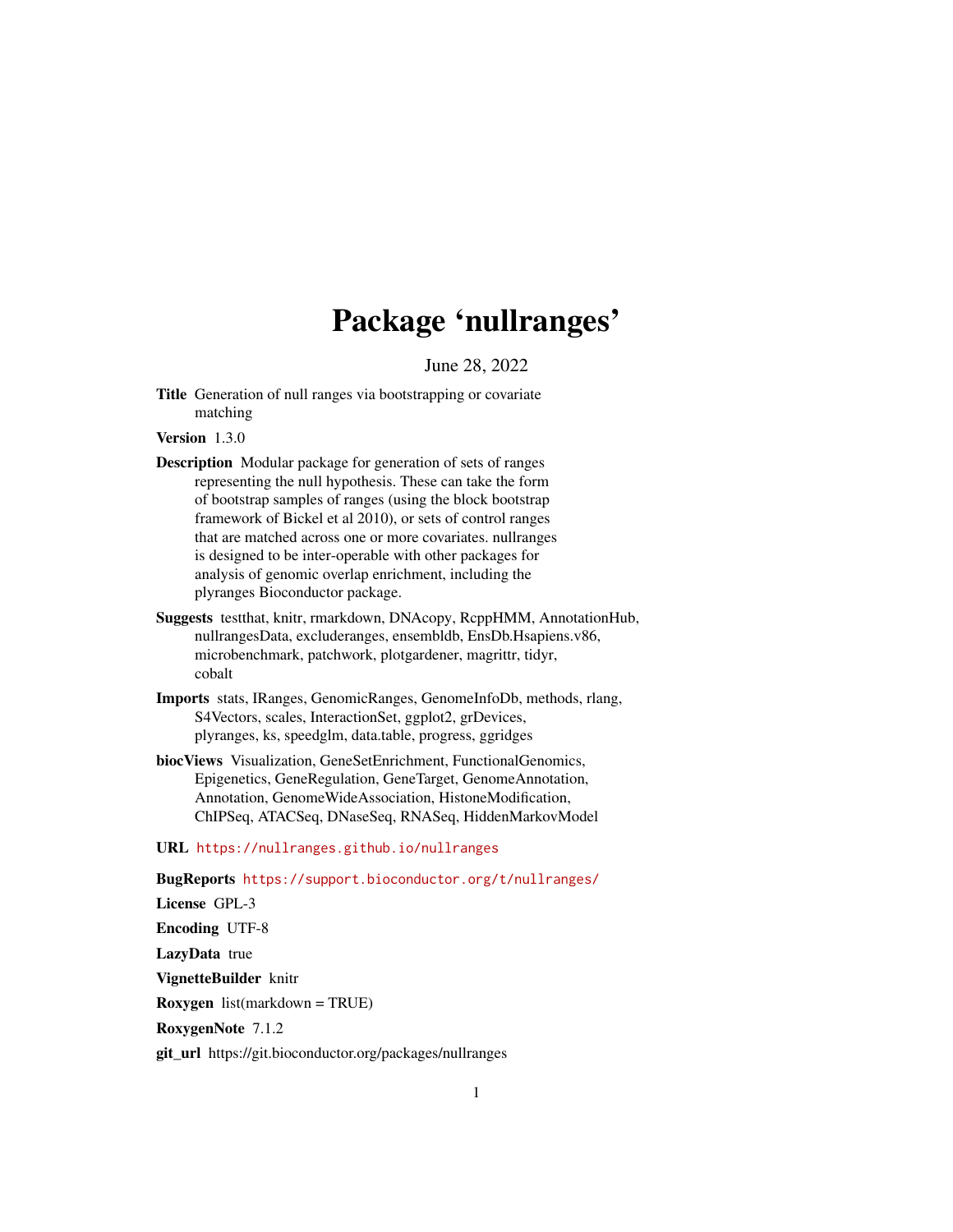git\_branch master

git\_last\_commit 5577fe1

git\_last\_commit\_date 2022-04-26

Date/Publication 2022-06-28

Author Michael Love [aut, cre] (<<https://orcid.org/0000-0001-8401-0545>>), Wancen Mu [aut] (<<https://orcid.org/0000-0002-5061-7581>>), Eric Davis [aut] (<<https://orcid.org/0000-0003-4051-3217>>), Douglas Phanstiel [aut] (<<https://orcid.org/0000-0003-2123-0051>>), Stuart Lee [aut] (<<https://orcid.org/0000-0003-1179-8436>>), Mikhail Dozmorov [ctb], Tim Triche [ctb], CZI [fnd]

Maintainer Michael Love <michaelisaiahlove@gmail.com>

# R topics documented:

| $\mathbf{3}$      |
|-------------------|
| $\overline{4}$    |
| 5                 |
| 5                 |
| 6                 |
| 7                 |
| 8                 |
| 9                 |
| matchedData<br>10 |
| 11                |
| -13               |
| -15               |
| 17                |
| 20                |
| 21                |
| 22.               |
| 23                |
| 25                |
| 26                |
| 26                |
| 27                |
| 28                |
| 29                |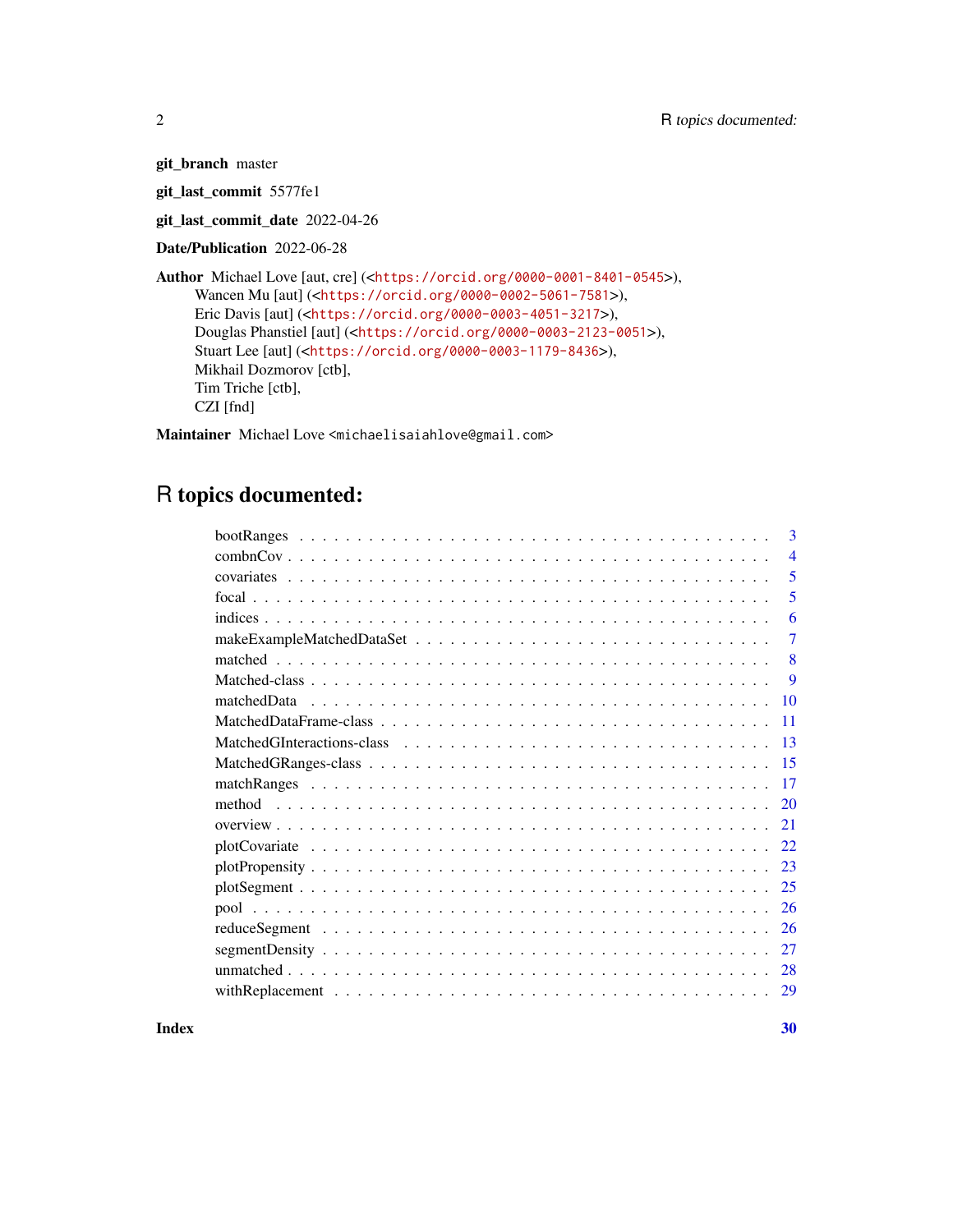<span id="page-2-0"></span>

# Description

Performs a block bootstrap, optionally with respect to a genome segmentation. Returns a bootRanges object, which is a GRanges object with all the ranges concatenated, and iteration and block length indicated by metadata columns

#### Usage

```
bootRanges(
  y,
  blockLength,
 R = 1,
  seg = NULL,
  exclude = NULL,
  excludeOption = c("drop", "trim"),
  proportionLength = TRUE,
  type = c("bootstrap", "permute"),
  withinChrom = FALSE
)
```
# Arguments

| y                | the GRanges to bootstrap sample                                                                                                                                 |  |
|------------------|-----------------------------------------------------------------------------------------------------------------------------------------------------------------|--|
| blockLength      | the length of the blocks (for proportional blocks, this is the maximal length of a<br>block)                                                                    |  |
| R                | the number of bootstrap samples to generate                                                                                                                     |  |
| seg              | the segmentation GRanges, with a column ("state") indicating segmentation<br>state (optional)                                                                   |  |
| exclude          | the GRanges of excluded regions (optional)                                                                                                                      |  |
| excludeOption    | whether to "drop" or "trim" bootstrap ranges that overlap a excluded region                                                                                     |  |
| proportionLength |                                                                                                                                                                 |  |
|                  | for the segmented block bootstrap, whether to use scaled block lengths, (scaling<br>by the proportion of the segmentation state out of the total genome length) |  |
| type             | the type of null generation (un-segmented bootstrap only)                                                                                                       |  |
| withinChrom      | whether to re-sample (bootstrap) ranges across chromosomes (default) or only<br>within chromosomes (un-segmented bootstrap only)                                |  |

#### Value

a bootRanges (GRanges object) with the bootstrapped ranges, where iteration and block length are recorded as metadata columns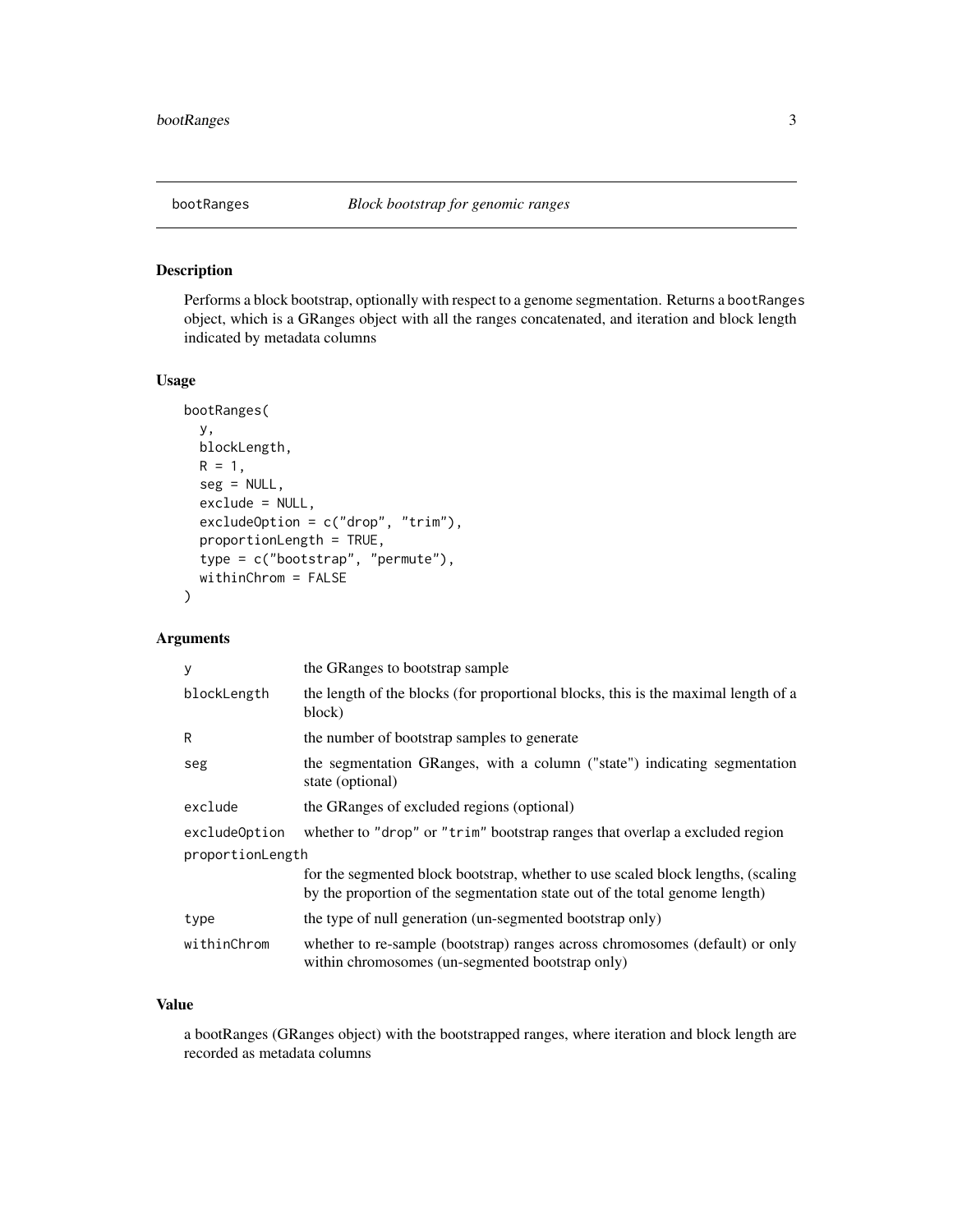# References

Method describing the segmented block bootstrap for genomic features:

Bickel, Peter J., Nathan Boley, James B. Brown, Haiyan Huang, and Nancy R. Zhang. 2010. "Subsampling Methods for Genomic Inference." The Annals of Applied Statistics 4 (4): 1660–97. doi: 10.1214/10-AOAS363

#### Examples

```
set.seed(1)
library(GenomicRanges)
gr <- GRanges("chr1", IRanges(0:4 * 10 + 1, width=5),
              seqlengths=c(chr1=50))
br <- bootRanges(gr, blockLength=10)
```
combnCov *Function for creating combinations of covariates*

# Description

Function for creating combinations of covariates

# Usage

```
combnCov(x, \ldots)
```
## S4 method for signature 'character' combnCov(x)

#### Arguments

| x        | Character vector of covariates to combine. |
|----------|--------------------------------------------|
| $\cdots$ | Additional arguments.                      |

#### Value

Returns a character vector of formulae combinations.

#### Examples

 $combnCov(x = c('a', 'b', 'c'))$ 

<span id="page-3-0"></span>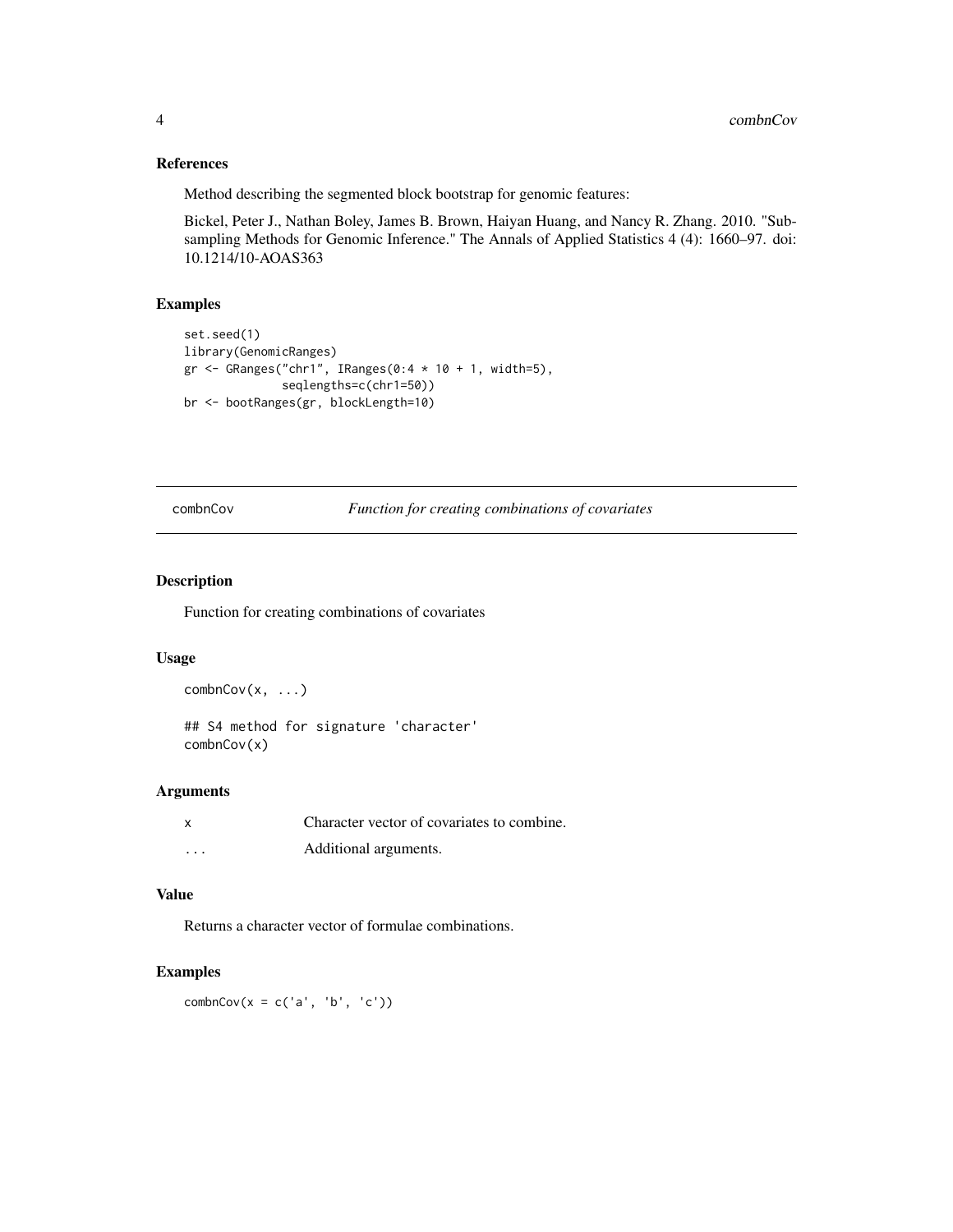<span id="page-4-1"></span><span id="page-4-0"></span>

# Description

Get covariates from a Matched object

# Usage

```
covariates(x, ...)
```
## S4 method for signature 'Matched' covariates(x, ...)

# Arguments

| $\boldsymbol{\mathsf{x}}$ | Matched object.       |
|---------------------------|-----------------------|
| $\cdots$                  | Additional arguments. |

# Value

A character vector of covariates

# Examples

```
set.seed(123)
mdf <- makeExampleMatchedDataSet(matched = TRUE)
covariates(mdf)
```
<span id="page-4-2"></span>focal *Get focal set from a Matched object*

# Description

Get focal set from a Matched object

# Usage

 $focal(x, \ldots)$ 

## S4 method for signature 'MDF\_OR\_MGR\_OR\_MGI'  $focal(x, \ldots)$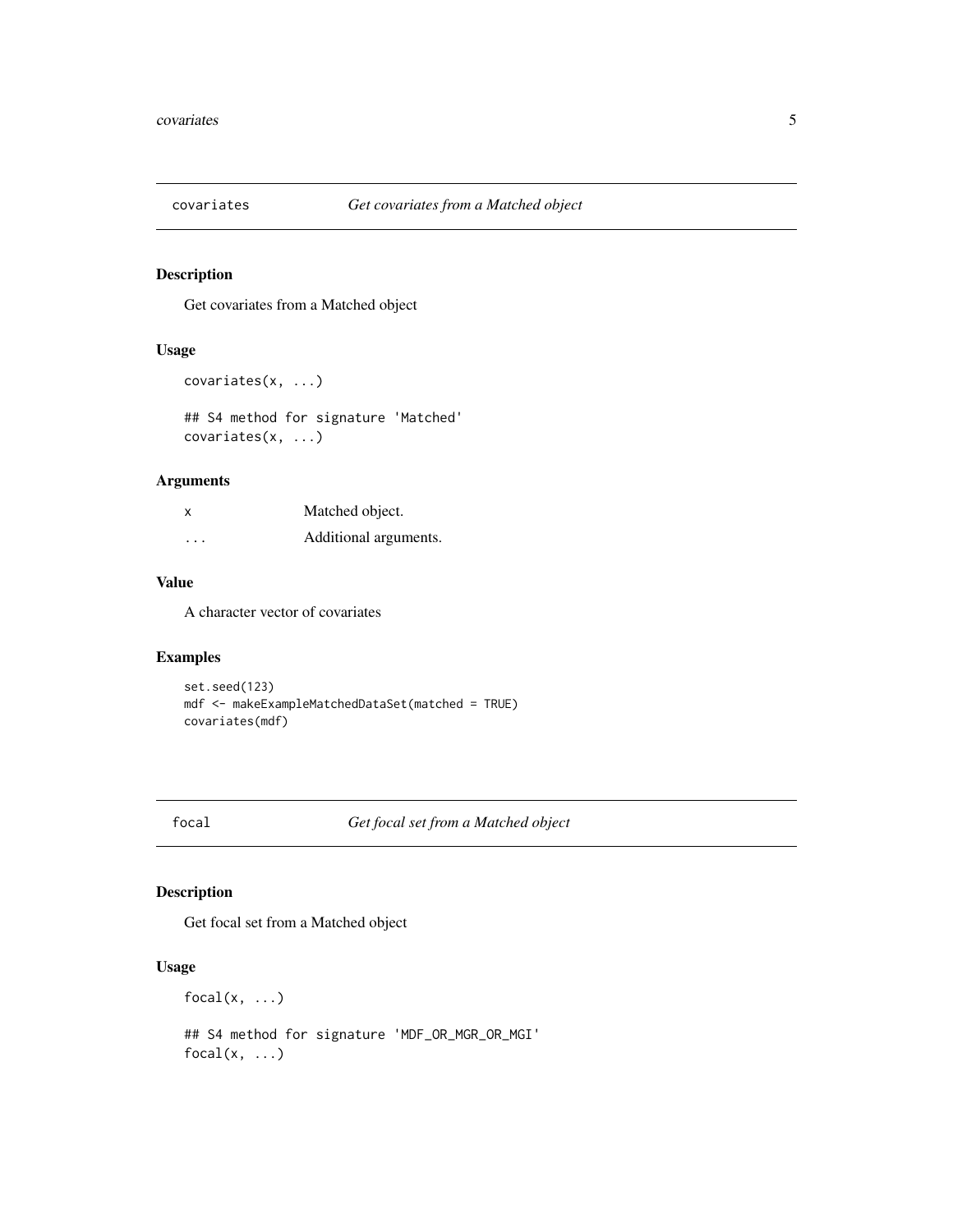<span id="page-5-0"></span>**6** indices **6** indices

#### Arguments

|   | A MatchedDataFrame, MatchedGRanges, or MatchedGInteractions object. |
|---|---------------------------------------------------------------------|
| . | Additional options.                                                 |

# Value

An object of the same class as x representing the focal set.

# Examples

```
set.seed(123)
x <- makeExampleMatchedDataSet(matched = TRUE)
focal(x)
```
<span id="page-5-1"></span>indices *Get indices of matched set*

#### Description

Extracts the indices of a specified matched set from a Matched object.

#### Usage

```
indices(x, set = "matched", \ldots)
```

```
## S4 method for signature 'Matched'
indices(x, set)
```
#### Arguments

|          | Matched object.                                                                                                               |
|----------|-------------------------------------------------------------------------------------------------------------------------------|
| set      | A character string describing from which set to extract indices, can be one of<br>'focal', 'matched', 'pool', or 'unmatched'. |
| $\cdots$ | Additional arguments.                                                                                                         |

#### Details

Indices from 'focal' come from the focal set of matchRanges() used to construct the Matched object while indices from 'matched', 'pool', and 'unmatched' come from the pool set. Default returns the 'matched' indices from the pool set.

#### Value

An integer vector corresponding to the indices in the focal or pool which comprise the "focal" or c("matched", "pool", "unmatched") sets.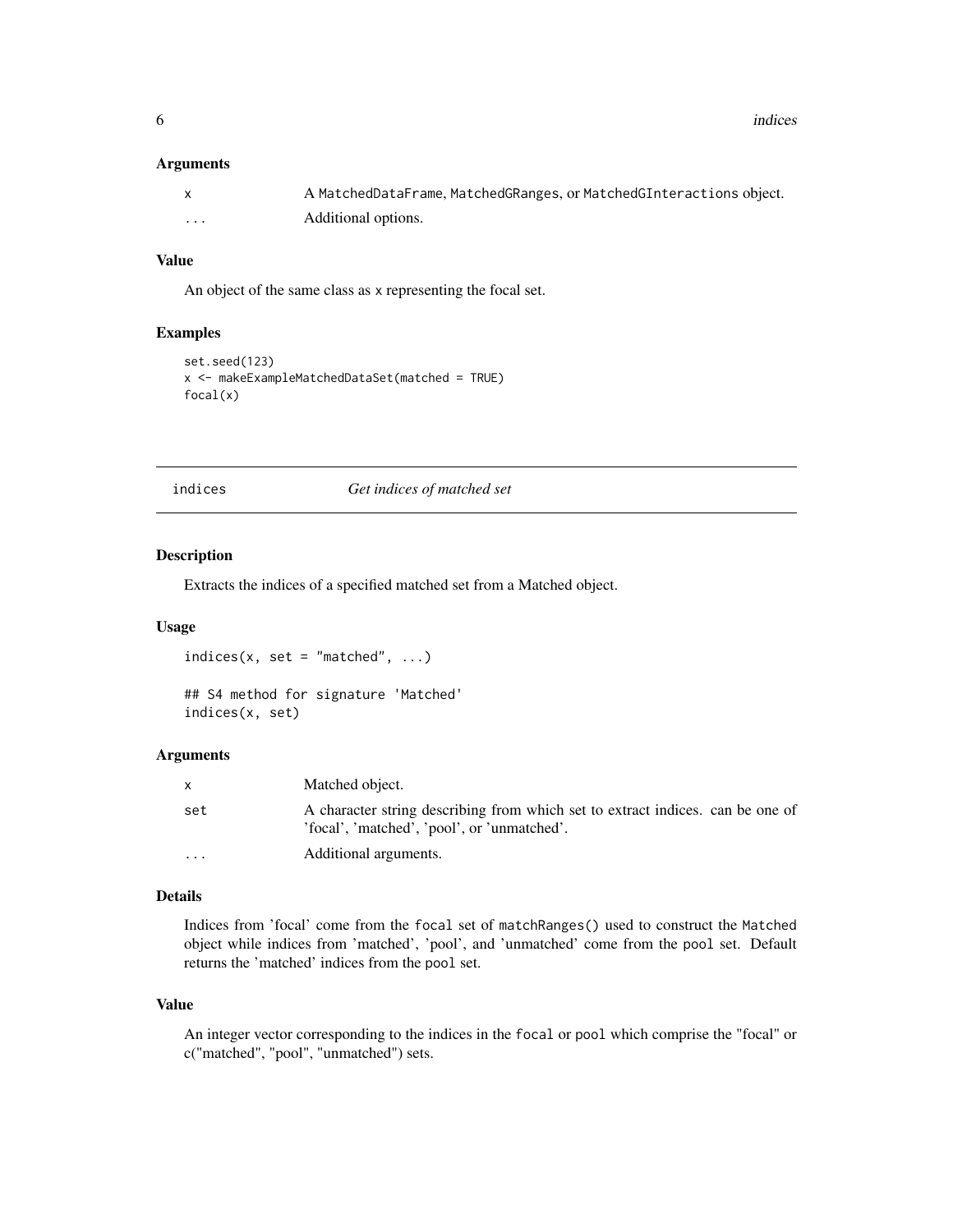# <span id="page-6-0"></span>makeExampleMatchedDataSet 7

# Examples

```
set.seed(123)
mdf <- makeExampleMatchedDataSet(matched = TRUE)
head(indices(mdf))
head(indices(mdf, set = 'focal'))
head(indices(mdf, set = 'pool'))
head(indices(mdf, set = 'matched'))
head(indices(mdf, set = 'unmatched'))
```
makeExampleMatchedDataSet

*Function for generating an example matchRanges or Matched dataset*

# Description

This function will generate an example dataset as either 1) input for matchRanges() (when matched = FALSE) or 2) a Matched Object (when matched = TRUE).

#### Usage

```
makeExampleMatchedDataSet(
  type = "DataFrame",
 matched = FALSE,
 method = "rejection",
 replace = FALSE,
  ...
)
## S4 method for signature
## 'character_OR_missing,
## logical_OR_missing,
## character_OR_missing,
## logical_OR_missing'
makeExampleMatchedDataSet(type, matched, method, replace)
```
#### Arguments

| type       | Character designating which type of dataset to make. options are one of 'data.frame',<br>'data.table', 'DataFrame', 'GRanges', or 'GInteractions'. |
|------------|----------------------------------------------------------------------------------------------------------------------------------------------------|
| matched    | TRUE/FALSE designating whether to generate a Matched dataset (matched =<br>TRUE) or an input dataset for matchRanges() (matched = FALSE).          |
| method     | Character describing which matching method to use. Supported options are<br>either 'nearest', 'rejection', or 'stratified'.                        |
| replace    | TRUE/FALSE describing whether to select matches with or without replace-<br>ment.                                                                  |
| $\ddots$ . | Additional arguments                                                                                                                               |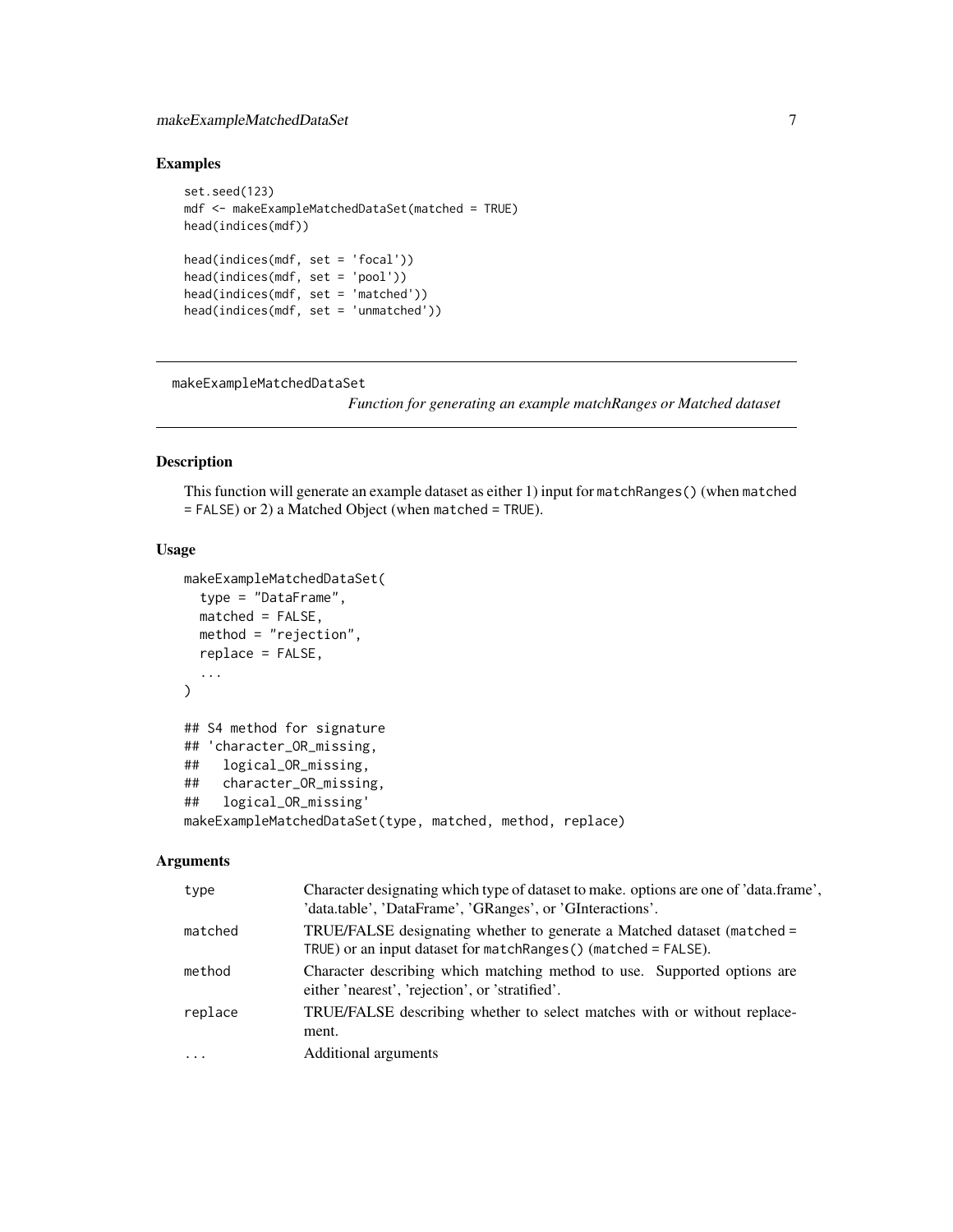# <span id="page-7-0"></span>Details

When matched = FALSE, the data returned contains 3 different features that can be subset to perform matching.

#### Value

Returns an example Matched dataset or an example dataset for input to matchRanges().

#### Examples

```
## Make examples for matchRanges() (i.e matched = FALSE)
set.seed(123)
makeExampleMatchedDataSet()
head(makeExampleMatchedDataSet(type = 'data.frame', matched = FALSE))
makeExampleMatchedDataSet(type = 'data.table', matched = FALSE)
makeExampleMatchedDataSet(type = 'DataFrame', matched = FALSE)
makeExampleMatchedDataSet(type = 'GRanges', matched = FALSE)
makeExampleMatchedDataSet(type = 'GInteractions', matched = FALSE)
## Make Matched class examples (i.e. matched = TRUE)
set.seed(123)
makeExampleMatchedDataSet(matched = TRUE)
makeExampleMatchedDataSet(type = 'DataFrame', matched = TRUE,
                          method = 'rejection',
                          replace = FALSE)
makeExampleMatchedDataSet(type = 'GRanges', matched = TRUE,
                          method = 'rejection',
                          replace = FALSE)
makeExampleMatchedDataSet(type = 'GInteractions', matched = TRUE,
                          method = 'rejection',
                          replace = FALSE)
```
<span id="page-7-1"></span>

matched *Get matched set from a Matched object*

#### Description

Get matched set from a Matched object

#### Usage

 $matched(x, \ldots)$ 

## S4 method for signature 'MDF\_OR\_MGR\_OR\_MGI'  $matched(x, \ldots)$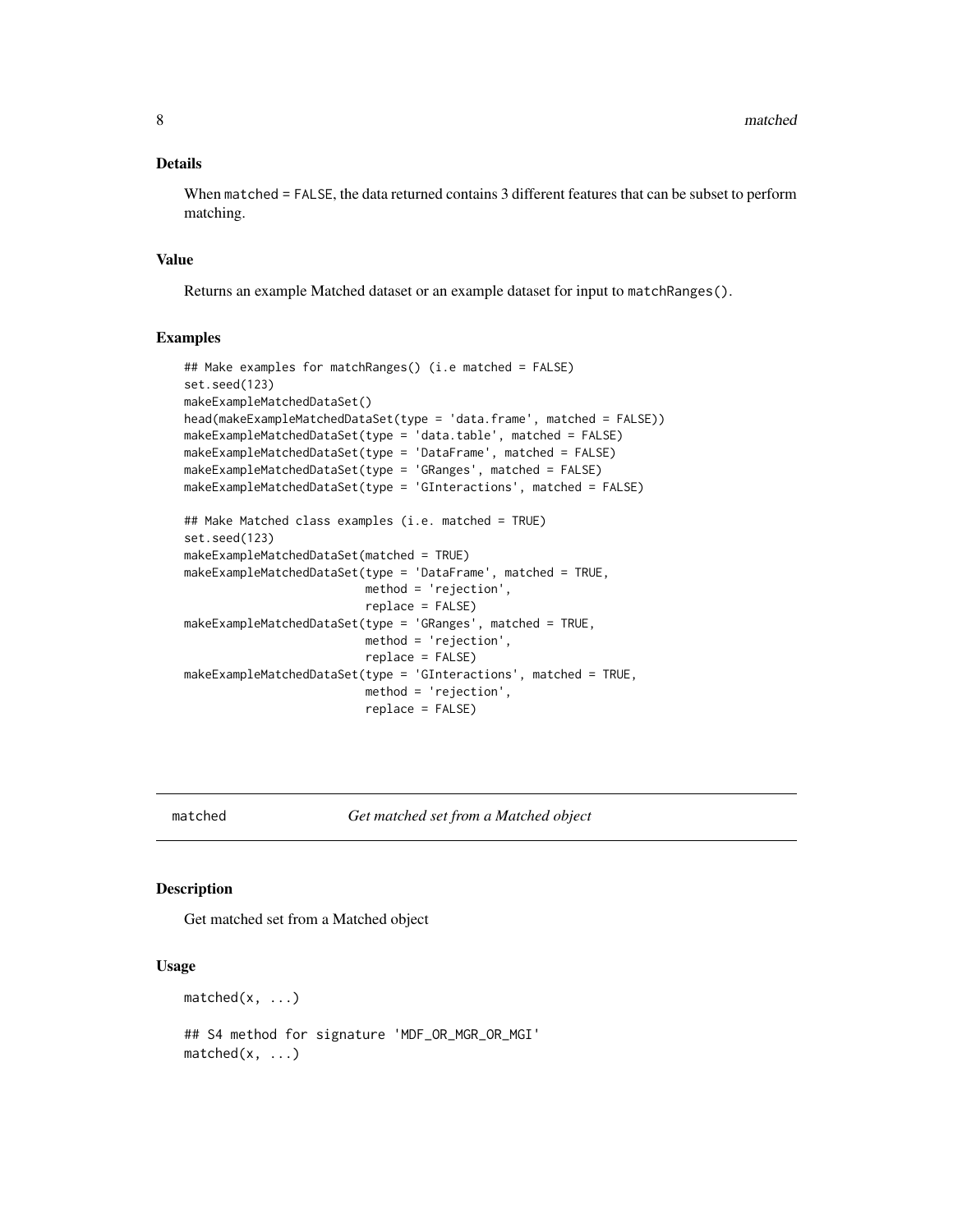#### <span id="page-8-0"></span>Matched-class 9

#### **Arguments**

| $\mathbf{x}$ | A MatchedDataFrame, MatchedGRanges, or MatchedGInteractions object. |
|--------------|---------------------------------------------------------------------|
| .            | Additional options.                                                 |

#### Value

An object of the same class as x representing the matched set.

#### Examples

```
set.seed(123)
x <- makeExampleMatchedDataSet(matched = TRUE)
matched(x)
```
Matched-class *Matched objects*

#### Description

The Matched class is a container for attributes of covariate-matched data resulting from matchRanges().

#### Slots

matchedData A data.table with matched data

- matchedIndex An integer vector corresponding to the indices in the pool which comprise the matched set.
- covar A character vector describing the covariates used for matching.

method Character describing replacement method used for matching.

replace TRUE/FALSE describing if matching was done with or without replacement.

#### Accessor methods for Matched Class

Functions that get data from Matched subclasses (x) such as MatchedDataFrame, MatchedGRanges, and MatchedGInteractions are listed below:

- matchedData(x): Get matched data from a Matched object
- covariates(x): Get covariates from a Matched object
- method(x): Get matching method used for Matched object
- withReplacement(x): Get replace method
- indices(x, set): Get indices of matched set

For more detail check the help pages for these functions.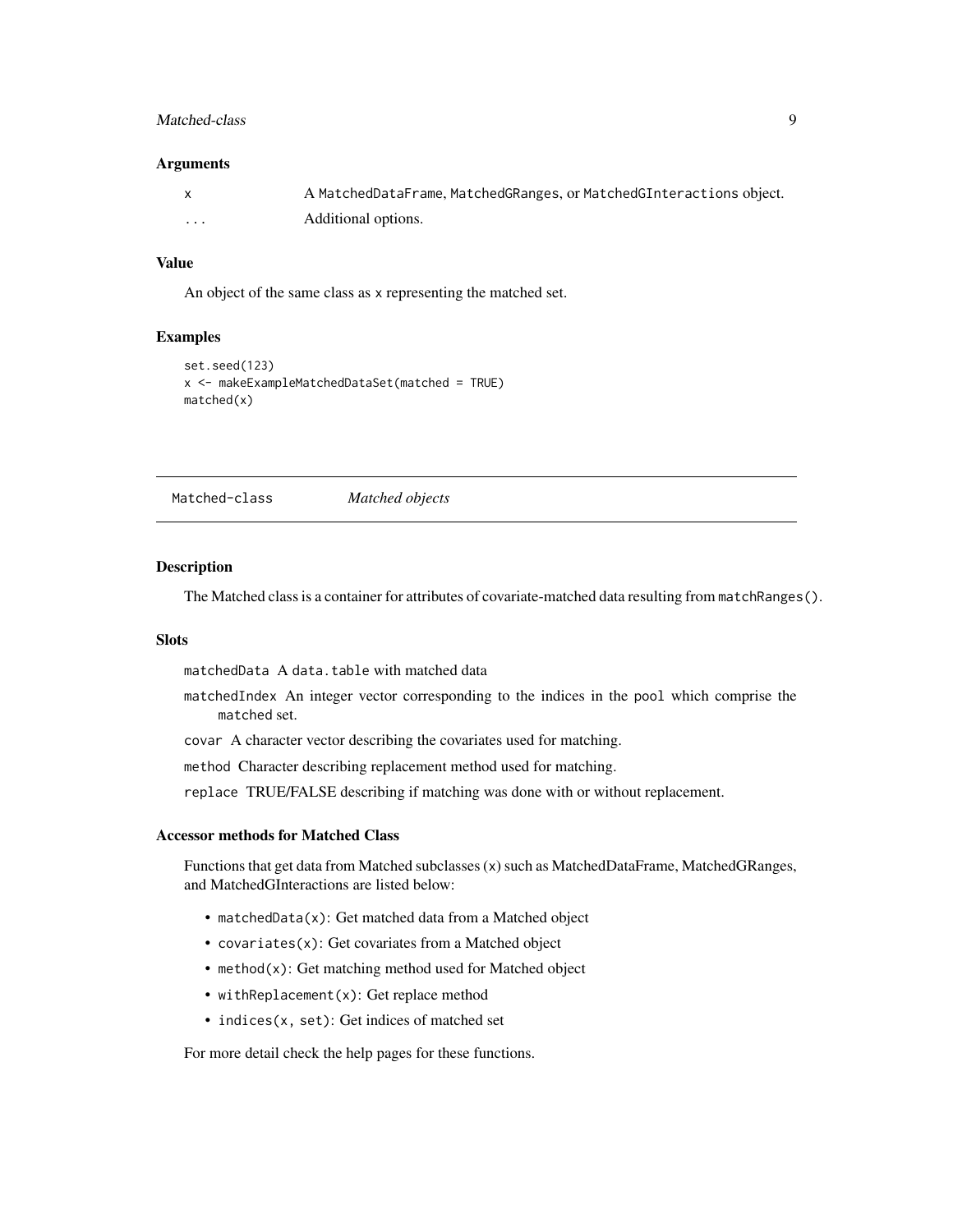# See Also

[matchedData,](#page-9-1) [covariates,](#page-4-1) [method,](#page-19-1) [withReplacement,](#page-28-1) [indices](#page-5-1)

#### Examples

```
## Make Matched example
set.seed(123)
x <- makeExampleMatchedDataSet(matched = TRUE)
## Accessor functions for Matched class
matchedData(x)
covariates(x)
method(x)
withReplacement(x)
head(indices(x, set = 'matched'))
```
<span id="page-9-1"></span>matchedData *Get matched data from a Matched object*

# Description

Get matched data from a Matched object

# Usage

```
matchedData(x, ...)
```
## S4 method for signature 'Matched' matchedData(x, ...)

#### Arguments

| X        | Matched object.       |
|----------|-----------------------|
| $\cdots$ | Additional arguments. |

# Value

A data.table with matched data.

```
set.seed(123)
mdf <- makeExampleMatchedDataSet(matched = TRUE)
matchedData(mdf)
```
<span id="page-9-0"></span>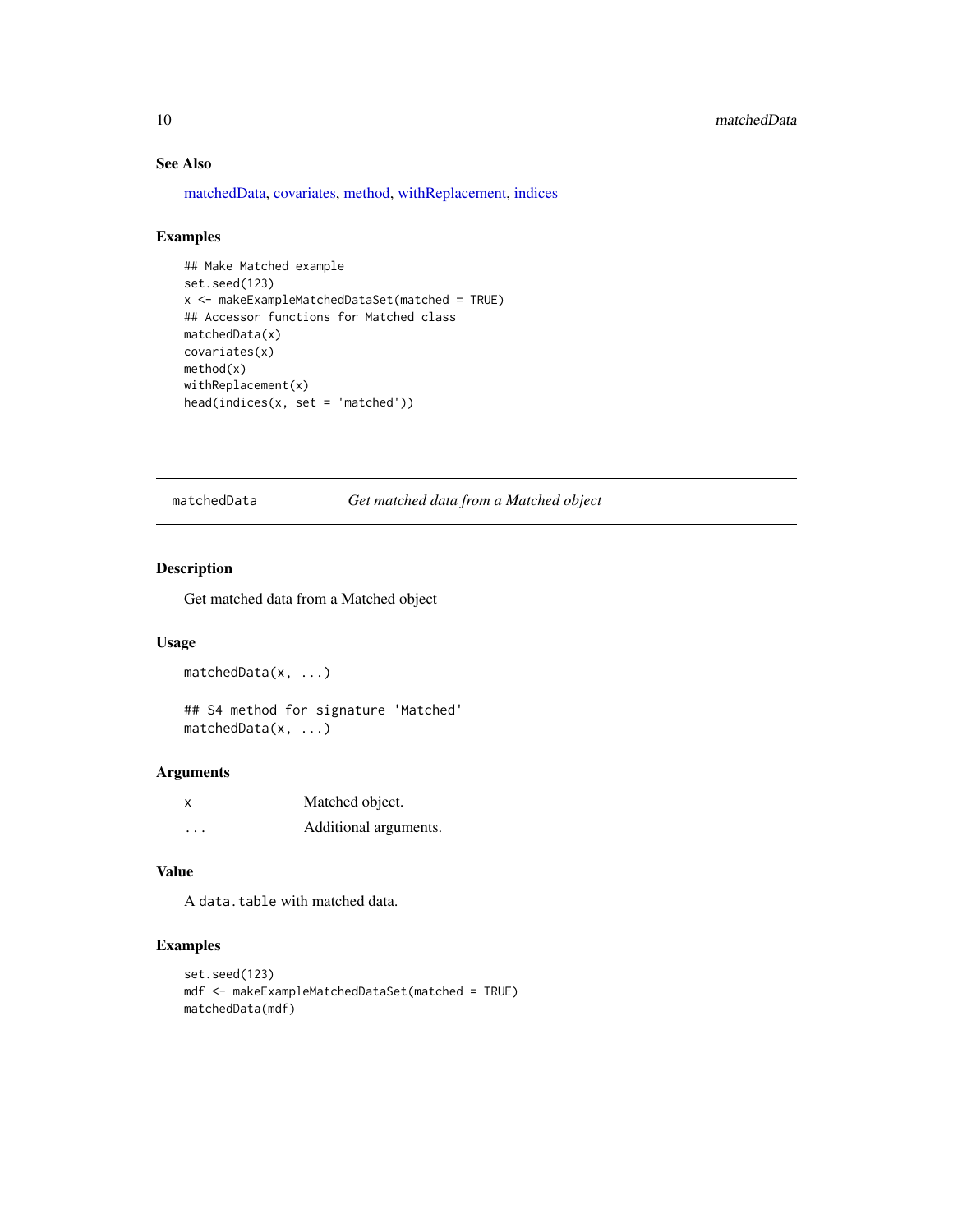<span id="page-10-0"></span>MatchedDataFrame-class

*MatchedDataFrame objects*

#### Description

The MatchedDataFrame class is a subclass of both Matched and DFrame. Therefore, it contains slots and methods for both of these classes.

#### Details

The MatchedDataFrame class uses a delegate object during initialization to assign its DFrame slots. MatchedDataFrame behaves as a DataFrame but also includes additional Matched object functionality (see ?Matched). For more information about DataFrame see ?S4Vectors::DataFrame.

#### **Slots**

focal A DataFrame object containing the focal data to match.

pool A DataFrame object containing the pool from which to select matches.

delegate A DataFrame object used to initialize DataFrame-specific slots. matchRanges() assigns the matched set to the slot.

matchedData A data.table with matched data

- matchedIndex An integer vector corresponding to the indices in the pool which comprise the matched set.
- covar A character vector describing the covariates used for matching.

method Character describing replacement method used for matching.

replace TRUE/FALSE describing if matching was done with or without replacement.

```
rownames rownames(delegate)
```
nrows nrows(delegate)

listData as.list(delegate)

elementType elementType(delegate)

elementMetadata elementMetadata(delegate)

metadata metadata(delegate)

#### Accessor methods for Matched Class

Functions that get data from Matched subclasses (x) such as MatchedDataFrame, MatchedGRanges, and MatchedGInteractions are listed below:

- matchedData(x): Get matched data from a Matched object
- covariates(x): Get covariates from a Matched object
- method(x): Get matching method used for Matched object
- withReplacement(x): Get replace method
- indices(x, set): Get indices of matched set

For more detail check the help pages for these functions.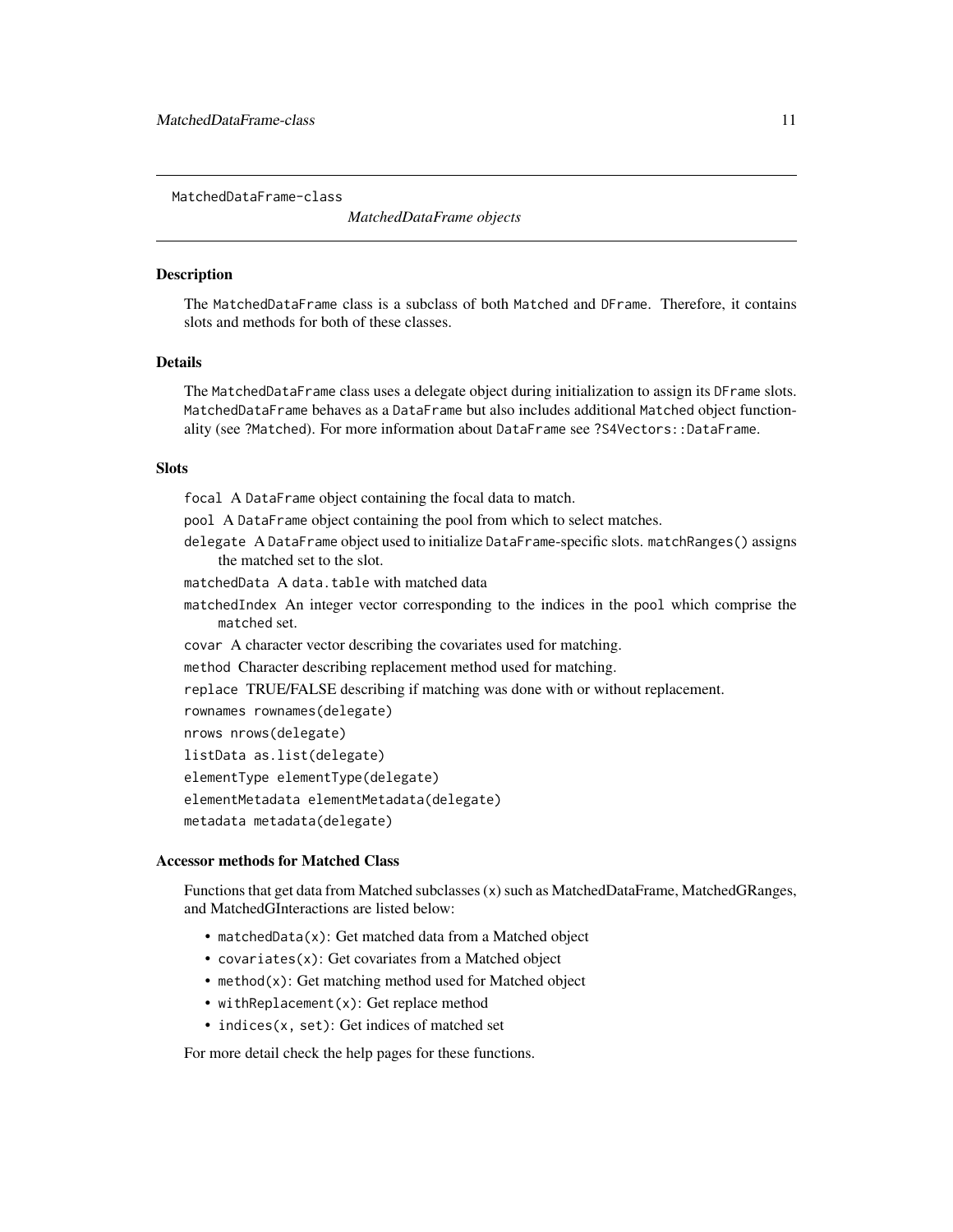#### <span id="page-11-0"></span>Accessor methods for Matched subclass objects

Additional functions that get data from Matched subclasses (x) such as MatchedDataFrame, Matched-GRanges, and MatchedGInteractions include:

- focal(x): Get focal set from a Matched object
- pool(x): Get pool set from a Matched object
- matched(x): Get matched set from a Matched object
- unmatched(x): Get unmatched set from a Matched object

For more detail check the help pages for these functions.

# See Also

[S4Vectors::DataFrame](#page-0-0) [matchedData,](#page-9-1) [covariates,](#page-4-1) [method,](#page-19-1) [withReplacement,](#page-28-1) [indices](#page-5-1) [focal,](#page-4-2) [pool,](#page-25-1) [matched,](#page-7-1) [unmatched](#page-27-1)

```
## Constructing MatchedDataFrame with matchRanges
## data.frame
set.seed(123)
x <- makeExampleMatchedDataSet(type = "data.frame")
mx <- matchRanges(
 focal = x[x$feature1, ],
  pool = x[:x$feature1, ]covar = \sim feature2 + feature3,
  method = "rejection",
  replace = FALSE
\lambdaclass(mx)
## data.table
set.seed(123)
x <- makeExampleMatchedDataSet(type = "data.table")
mx <- matchRanges(
 focal = x[x$feature1],pool = x[:x$feature1],covar = \sim feature2 + feature3,
  method = "rejection",
  replace = FALSE
)
class(mx)
## DataFrame
set.seed(123)
x <- makeExampleMatchedDataSet(type = "DataFrame")
mx <- matchRanges(
  focal = x[x$feature1, ],
  pool = x[!x$feature1, ],
```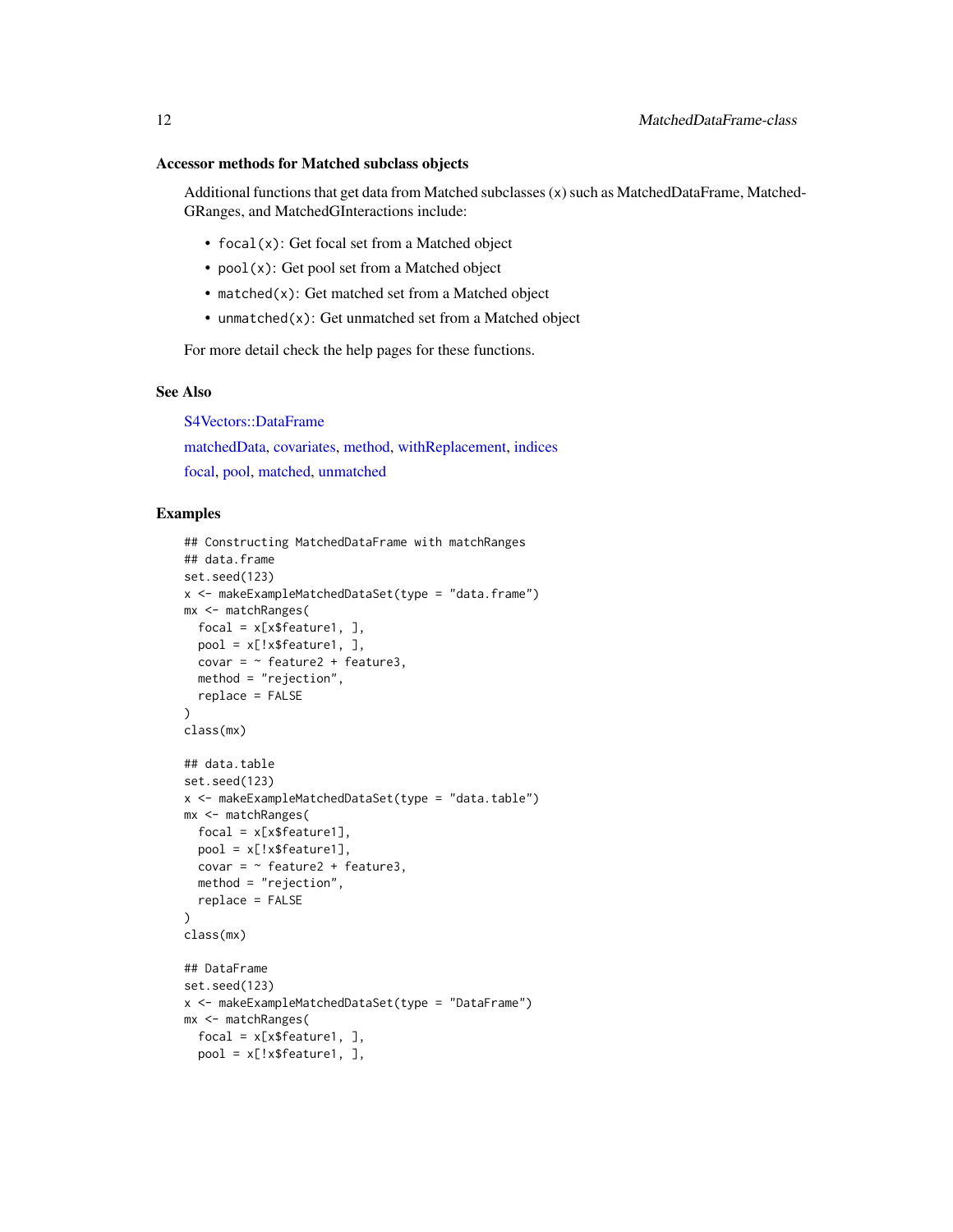```
covar = \sim feature2 + feature3,
 method = "rejection",
 replace = FALSE
)
class(mx)
## Make MatchedDataFrame example
set.seed(123)
x <- makeExampleMatchedDataSet(type = "DataFrame", matched = TRUE)
## Accessor functions for Matched class
matchedData(x)
covariates(x)
method(x)
withReplacement(x)
head(indices(x, set = 'matched'))
## Accessor functions for Matched subclasses
focal(x)
pool(x)
matched(x)
unmatched(x)
```
MatchedGInteractions-class *MatchedGInteractions objects*

#### Description

The MatchedGInteractions class is a subclass of both Matched and GInteractions. Therefore, it contains slots and methods for both of these classes.

#### Details

The MatchedGInteractions class uses a delegate object during initialization to assign its GInteractions slots. MatchedGInteractions behaves as a GInteractions but also includes additional Matched object functionality (see ?Matched). For more information about GInteractions see ?InteractionSet::GInteractions.

#### **Slots**

focal A GInteractions object containing the focal data to match.

- pool A GInteractions object containing the pool from which to select matches.
- delegate A GInteractions object used to initialize GInteractions-specific slots. matchRanges() assigns the matched set to the slot.
- matchedData A data.table with matched data
- matchedIndex An integer vector corresponding to the indices in the pool which comprise the matched set.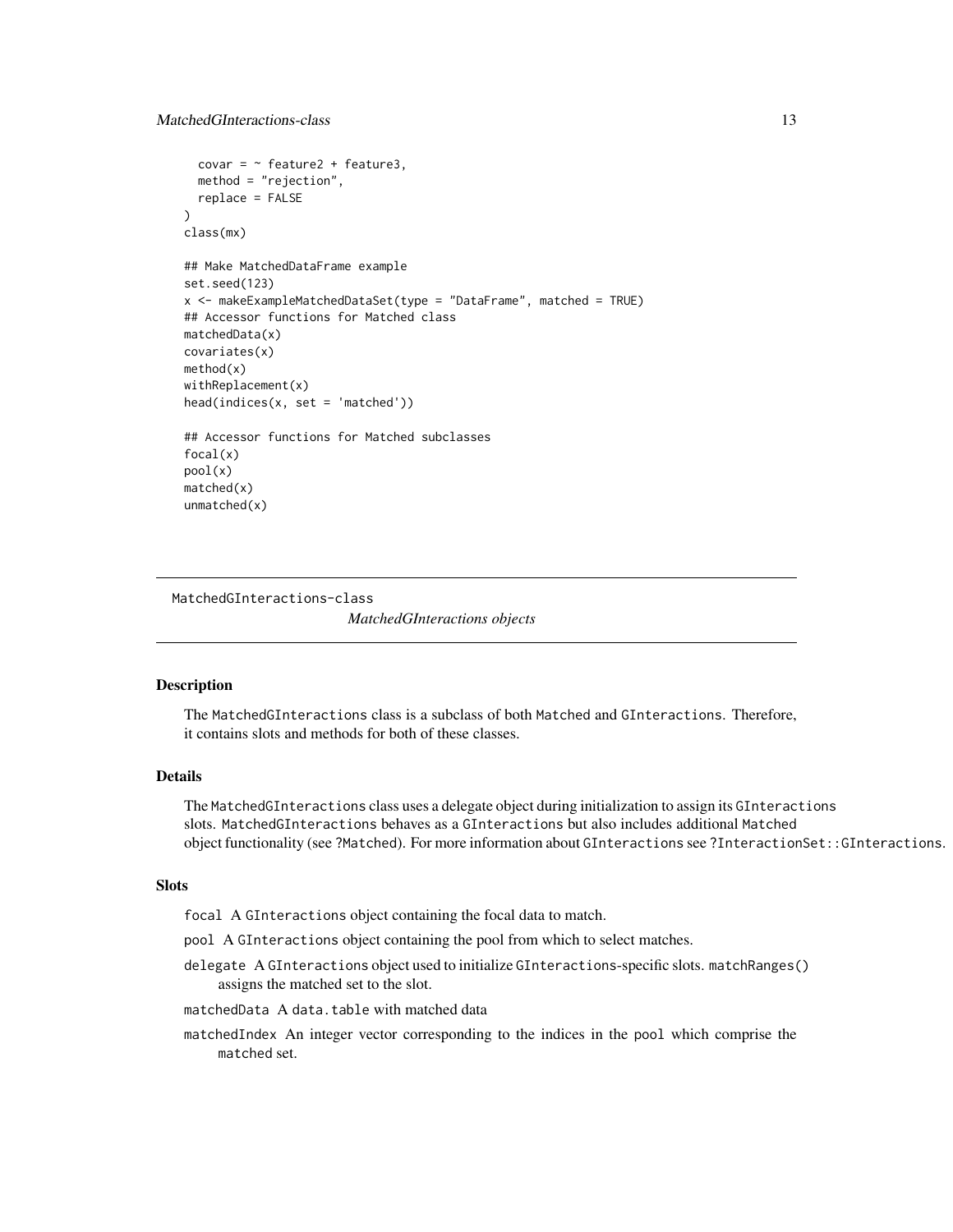<span id="page-13-0"></span>covar A character vector describing the covariates used for matching. method Character describing replacement method used for matching.

replace TRUE/FALSE describing if matching was done with or without replacement.

anchor1 anchorIds(delegate)\$first

anchor2 anchorIds(delegate)\$second

regions regions(delegate)

NAMES names(delegate)

elementMetadata elementMetadata(delegate)

metadata metadata(delegate)

#### Accessor methods for Matched Class

Functions that get data from Matched subclasses (x) such as MatchedDataFrame, MatchedGRanges, and MatchedGInteractions are listed below:

- matchedData(x): Get matched data from a Matched object
- covariates(x): Get covariates from a Matched object
- method(x): Get matching method used for Matched object
- withReplacement(x): Get replace method
- indices(x, set): Get indices of matched set

For more detail check the help pages for these functions.

#### Accessor methods for Matched subclass objects

Additional functions that get data from Matched subclasses (x) such as MatchedDataFrame, Matched-GRanges, and MatchedGInteractions include:

- focal(x): Get focal set from a Matched object
- pool(x): Get pool set from a Matched object
- matched(x): Get matched set from a Matched object
- unmatched(x): Get unmatched set from a Matched object

For more detail check the help pages for these functions.

# See Also

[InteractionSet::GInteractions](#page-0-0)

[matchedData,](#page-9-1) [covariates,](#page-4-1) [method,](#page-19-1) [withReplacement,](#page-28-1) [indices](#page-5-1) [focal,](#page-4-2) [pool,](#page-25-1) [matched,](#page-7-1) [unmatched](#page-27-1)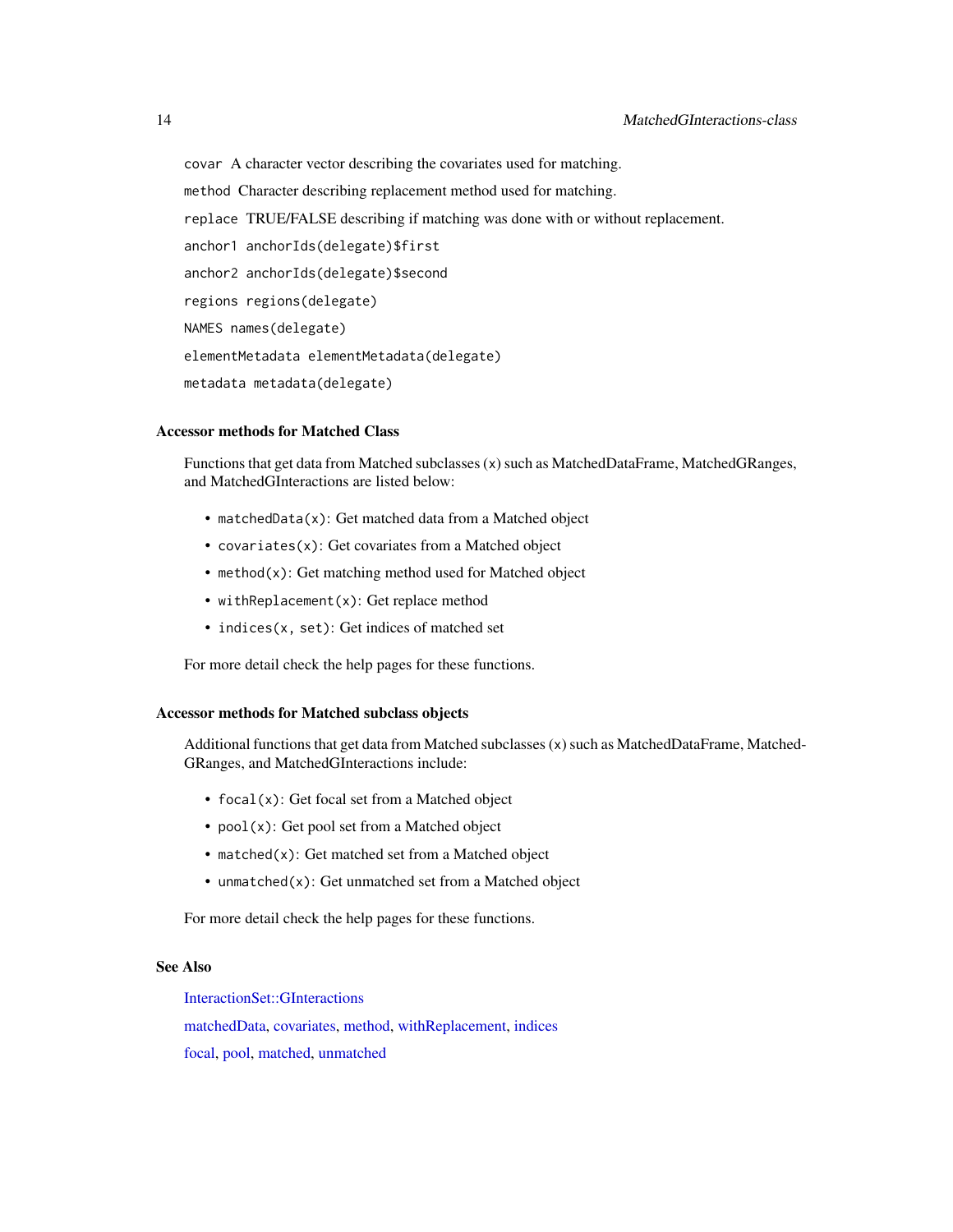# <span id="page-14-0"></span>MatchedGRanges-class 15

#### Examples

```
## Constructing MatchedGInteractions with matchRanges
set.seed(123)
gi <- makeExampleMatchedDataSet(type = "GInteractions")
mgi <- matchRanges(
  focal = gi[gi$feature1, ],
  pool = gi[!gi$feature1, ],
  covar = \sim feature2 + feature3,
  method = "rejection",
  replace = FALSE
)
class(mgi)
## Make MatchedGInteractions example
set.seed(123)
x <- makeExampleMatchedDataSet(type = "GInteractions", matched = TRUE)
## Accessor functions for Matched class
matchedData(x)
covariates(x)
method(x)withReplacement(x)
head(indices(x, set = 'matched'))## Accessor functions for Matched subclasses
focal(x)
pool(x)
matched(x)
unmatched(x)
```
MatchedGRanges-class *MatchedGRanges objects*

# Description

The MatchedGRanges class is a subclass of both Matched and GRanges. Therefore, it contains slots and methods for both of these classes.

#### Details

The MatchedGRanges class uses a delegate object during initialization to assign its GRanges slots. MatchedGRanges behaves as a GRanges but also includes additional Matched object functionality (see ?Matched). For more information about GRanges see ?GenomicRanges::GRanges.

#### **Slots**

focal A GRanges object containing the focal data to match.

pool A GRanges object containing the pool from which to select matches.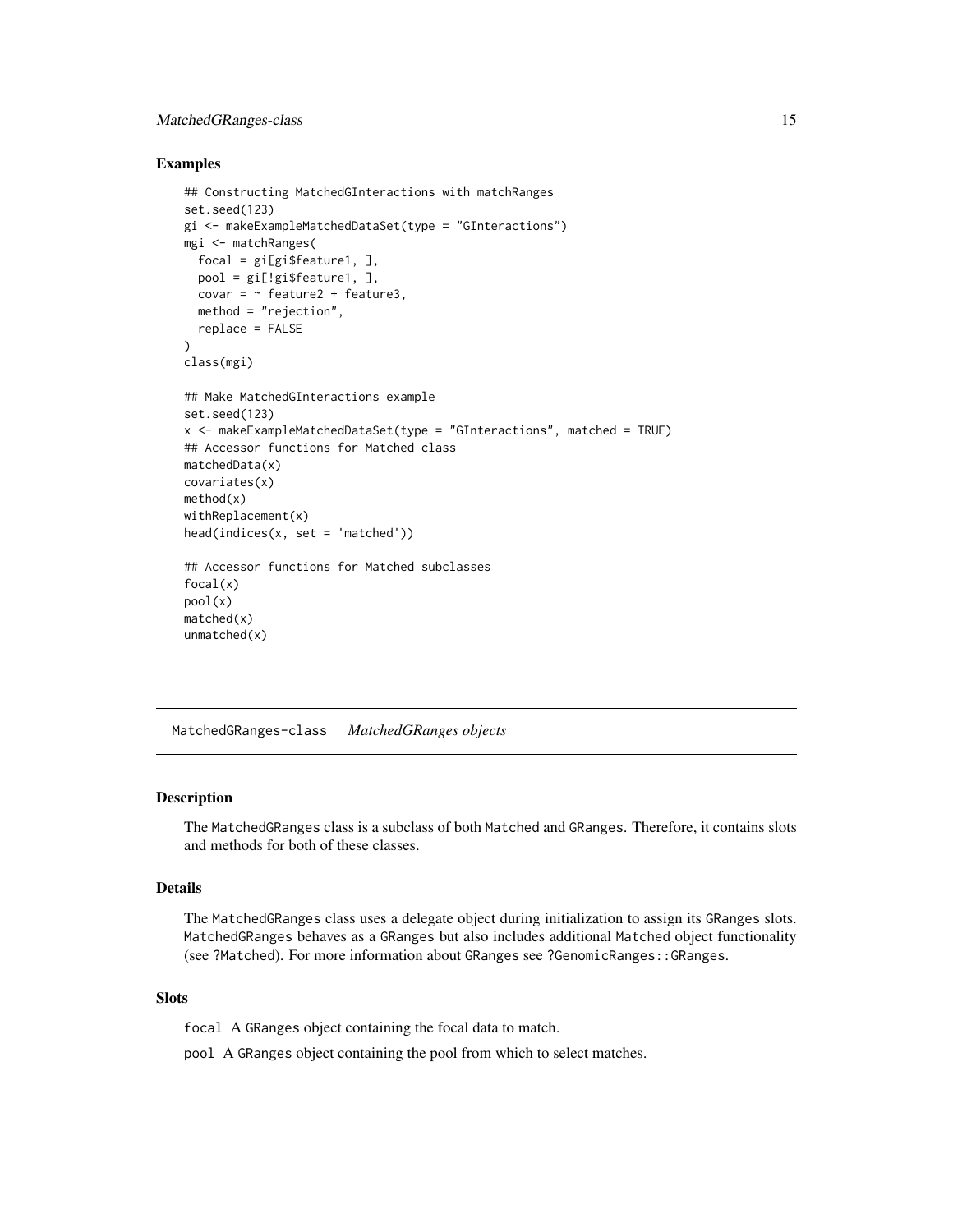<span id="page-15-0"></span>delegate A GRanges object used to initialize GRanges-specific slots. matchRanges() assigns the matched set to the slot.

matchedData A data.table with matched data

matchedIndex An integer vector corresponding to the indices in the pool which comprise the matched set.

covar A character vector describing the covariates used for matching.

method Character describing replacement method used for matching.

replace TRUE/FALSE describing if matching was done with or without replacement.

```
seqnames seqnames(delegate)
```
- ranges ranges(delegate)
- strand strand(delegate)

seqinfo seqinfo(delegate)

elementMetadata elementMetadata(delegate)

elementType elementType(delegate)

metadata metadata(delegate)

#### Accessor methods for Matched Class

Functions that get data from Matched subclasses (x) such as MatchedDataFrame, MatchedGRanges, and MatchedGInteractions are listed below:

- matchedData(x): Get matched data from a Matched object
- covariates(x): Get covariates from a Matched object
- method(x): Get matching method used for Matched object
- withReplacement(x): Get replace method
- indices(x, set): Get indices of matched set

For more detail check the help pages for these functions.

#### Accessor methods for Matched subclass objects

Additional functions that get data from Matched subclasses (x) such as MatchedDataFrame, Matched-GRanges, and MatchedGInteractions include:

- focal(x): Get focal set from a Matched object
- pool(x): Get pool set from a Matched object
- matched(x): Get matched set from a Matched object
- unmatched(x): Get unmatched set from a Matched object

For more detail check the help pages for these functions.

#### See Also

[GenomicRanges::GRanges](#page-0-0)

[matchedData,](#page-9-1) [covariates,](#page-4-1) [method,](#page-19-1) [withReplacement,](#page-28-1) [indices](#page-5-1) [focal,](#page-4-2) [pool,](#page-25-1) [matched,](#page-7-1) [unmatched](#page-27-1)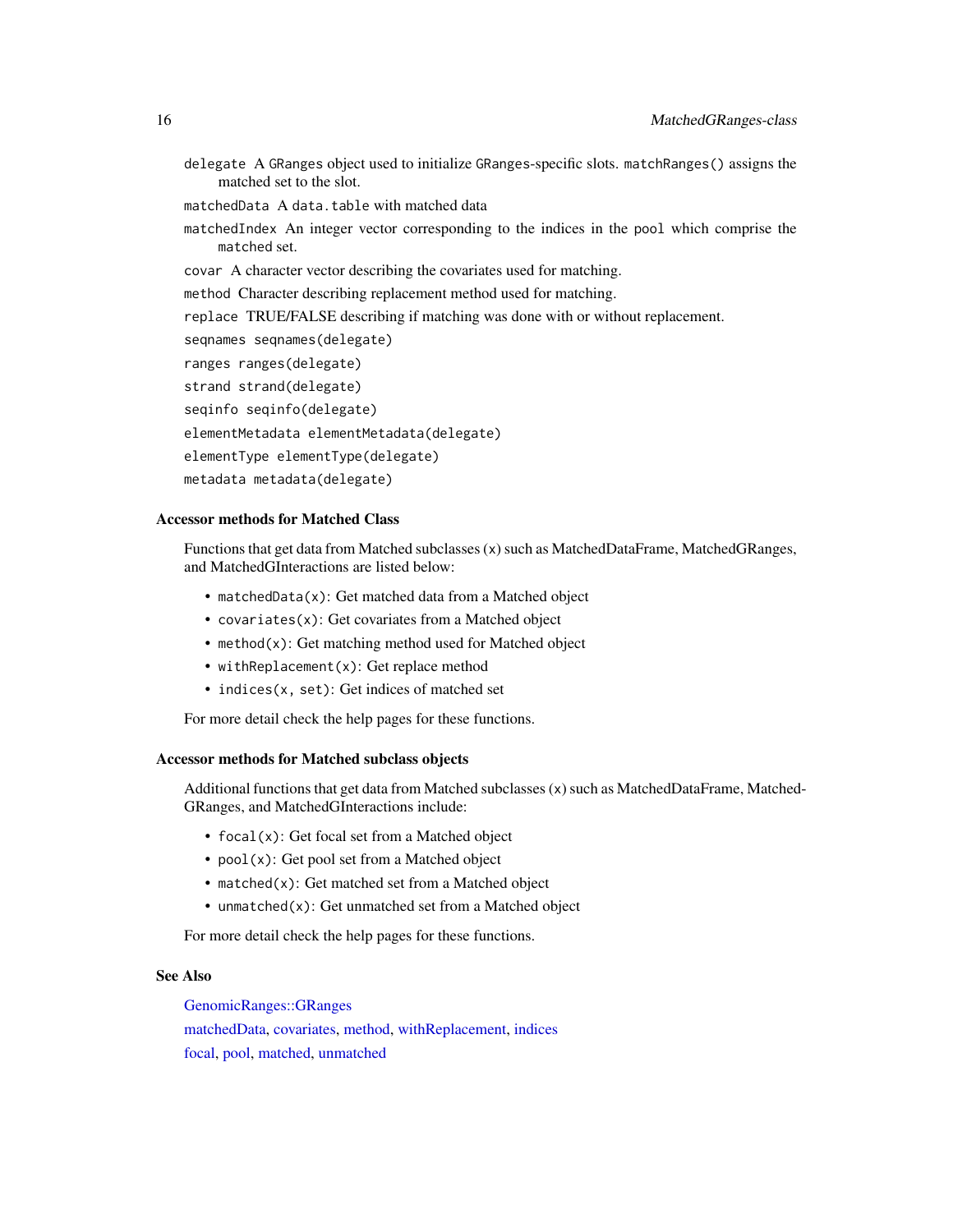# <span id="page-16-0"></span>matchRanges 17

#### Examples

```
## Contructing MatchedGRanges with matchRanges
set.seed(123)
gr <- makeExampleMatchedDataSet(type = "GRanges")
mgr <- matchRanges(
  focal = gr[gr$feature1, ],
  pool = gr[!gr$feature1, ],
  covar = \sim feature2 + feature3,
  method = "rejection",
  replace = FALSE
)
class(mgr)
## Make MatchedGRanges example
set.seed(123)
x <- makeExampleMatchedDataSet(type = "GRanges", matched = TRUE)
## Accessor functions for Matched class
matchedData(x)
covariates(x)
method(x)
withReplacement(x)
head(indices(x, set = 'matched'))
## Accessor functions for Matched subclasses
focal(x)
pool(x)
matched(x)
unmatched(x)
```
matchRanges *Generate a covariate-matched control set of ranges*

#### Description

matchRanges() uses a propensity score-based method to generate a covariate-matched control set of DataFrame, GRanges, or GInteractions objects.

#### Usage

```
matchRanges(focal, pool, covar, method = "rejection", replace = FALSE, ...)
## S4 method for signature
## 'DF_OR_df_OR_dt,
## DF_OR_df_OR_dt,
## formula,
## character_OR_missing,
## logical_OR_missing'
matchRanges(focal, pool, covar, method, replace)
```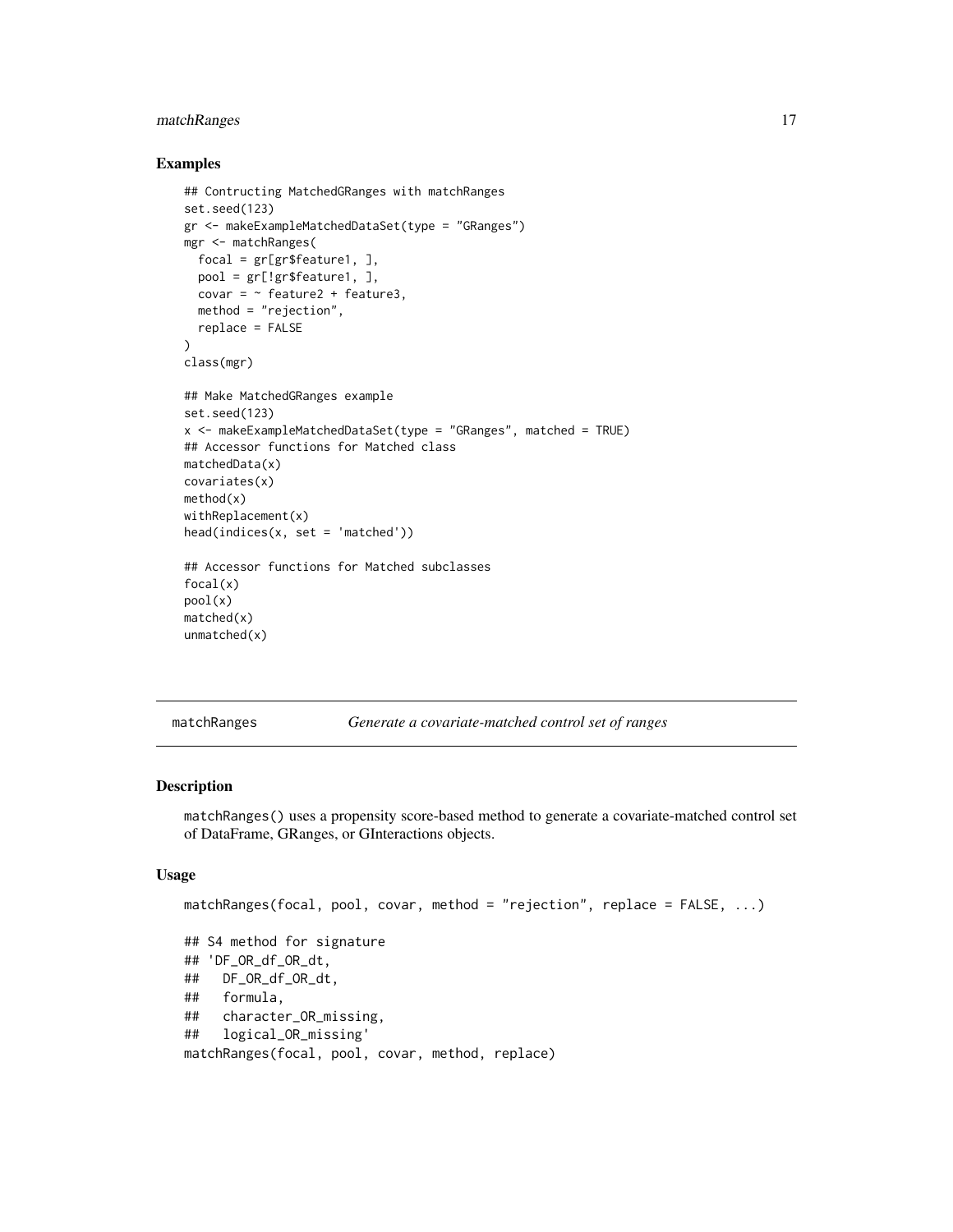#### 18 matchRanges match

```
## S4 method for signature
## 'GRanges,GRanges,formula,character_OR_missing,logical_OR_missing'
matchRanges(focal, pool, covar, method, replace)
## S4 method for signature
## 'GInteractions,
## GInteractions,
## formula,
## character_OR_missing,
## logical_OR_missing'
matchRanges(focal, pool, covar, method, replace)
```
#### Arguments

| focal   | A DataFrame, GRanges, or GInteractions object containing the focal data to<br>match.                                          |
|---------|-------------------------------------------------------------------------------------------------------------------------------|
| pool    | A DataFrame, GRanges, or GInteractions object containing the pool from which<br>to select matches.                            |
| covar   | A rhs formula with covariates on which to match.                                                                              |
| method  | A character describing which matching method to use. supported options are<br>either 'nearest', 'rejection', or 'stratified'. |
| replace | TRUE/FALSE describing whether to select matches with or without replace-<br>ment.                                             |
| $\cdot$ | Additional arguments.                                                                                                         |

# Details

Available inputs for focal and pool include data.frame, data.table, DataFrame, GRanges, or GInteractions. data.frame and data.table inputs are coerced to DataFrame objects and returned as MatchedDataFrame while GRanges and GInteractions objects are returned as MatchedGRanges or MatchedGInteractions, respectively.

# Value

A covariate-matched control set of data.

#### Methodology

matchRanges uses [propensity scores](https://en.wikipedia.org/wiki/Propensity_score_matching) to perform subset selection on the pool set such that the resulting matched set contains similar distributions of covariates to that of the focal set. A propensity score is the conditional probability of assigning an element (in our case, a genomic range) to a particular outcome (Y) given a set of covariates. Propensity scores are estimated using a logistic regression model where the outcome Y=1 for focal and Y=0 for pool, over the provided covariates covar.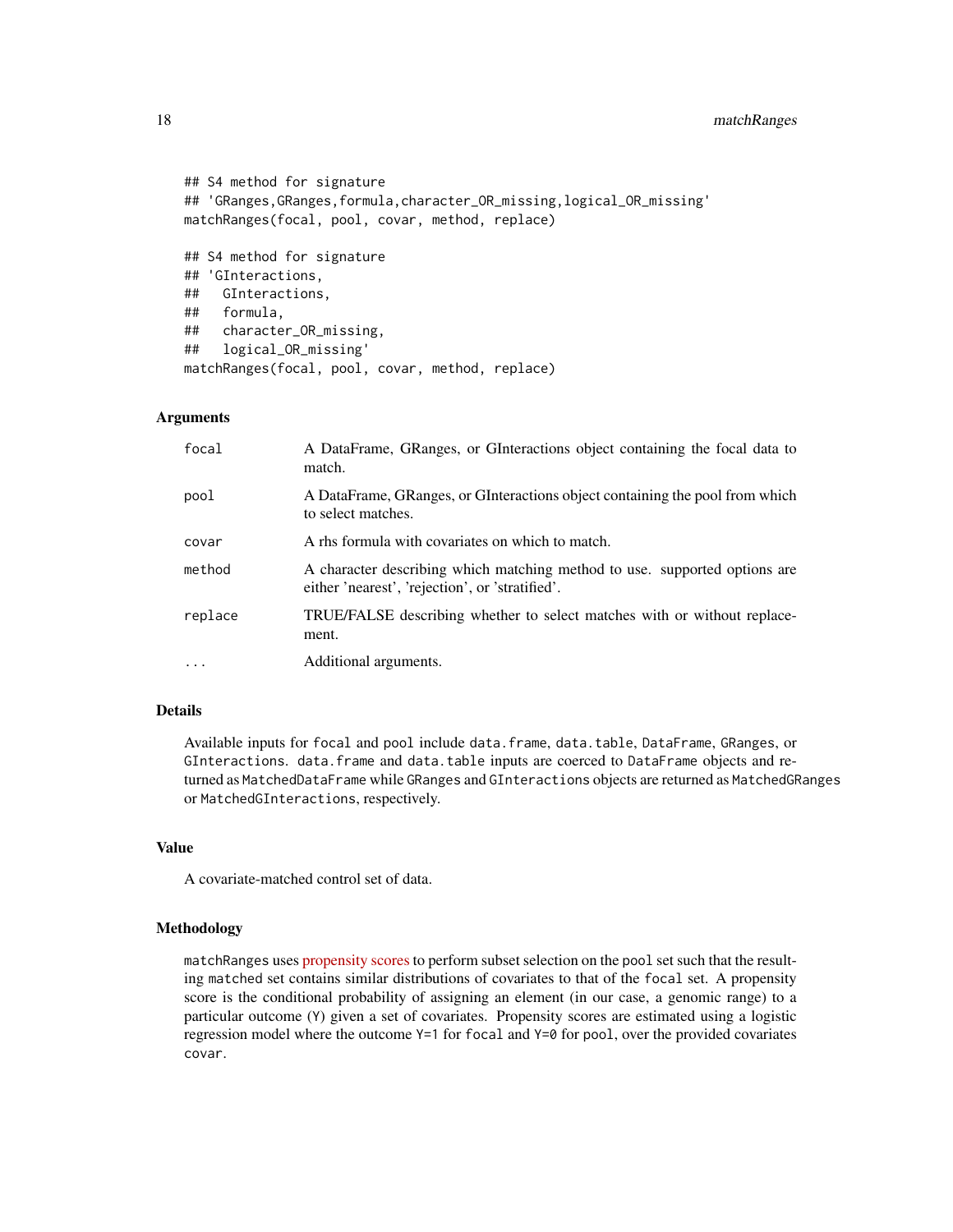# matchRanges 19

#### Matching methods

- method = 'nearest': Nearest neighbor matching with replacement. Finds the nearest neighbor by using a rolling join with data.table. Matching without replacement is not currently supported.
- method = 'rejection': (Default) Rejection sampling with or without replacement. Uses a probability-based approach to select options in the pool that match the focal distribition.
- method = 'stratified': Iterative stratified sampling with or without replacement. Bins focal and pool propensity scores by value and selects matches within bins until all focal items have a corresponding match in pool.

```
## Match with DataFrame
set.seed(123)
x <- makeExampleMatchedDataSet(type = 'DataFrame')
matchRanges(focal = x[x$feature1,],pool = x[:x$feature1,],covar = -feature2 + feature3)## Match with GRanges
set.seed(123)
x <- makeExampleMatchedDataSet(type = "GRanges")
matchRanges(focal = x[x$feature1,],
            pool = x[:x$feature1,],covar = -feature2 + feature3)## Match with GInteractions
set.seed(123)
x <- makeExampleMatchedDataSet(type = "GInteractions")
matchRanges(focal = x[x$feature1,],
            pool = x[:x$feature1,].covar = -feature2 + feature3)## Nearest neighbor matching with replacement
set.seed(123)
x <- makeExampleMatchedDataSet(type = 'DataFrame')
matchRanges(focal = x[x$feature1,],pool = x[:x$feature1,],covar = \simfeature2 + feature3,
            method = 'nearest',
            replace = TRUE)
## Rejection sampling without replacement
set.seed(123)
x <- makeExampleMatchedDataSet(type = 'DataFrame')
matchRanges(focal = x[x$feature1,],
            pool = x[!x$feature1,],
            covar = \simfeature2 + feature3,
            method = 'rejection',
            replace = FALSE)
```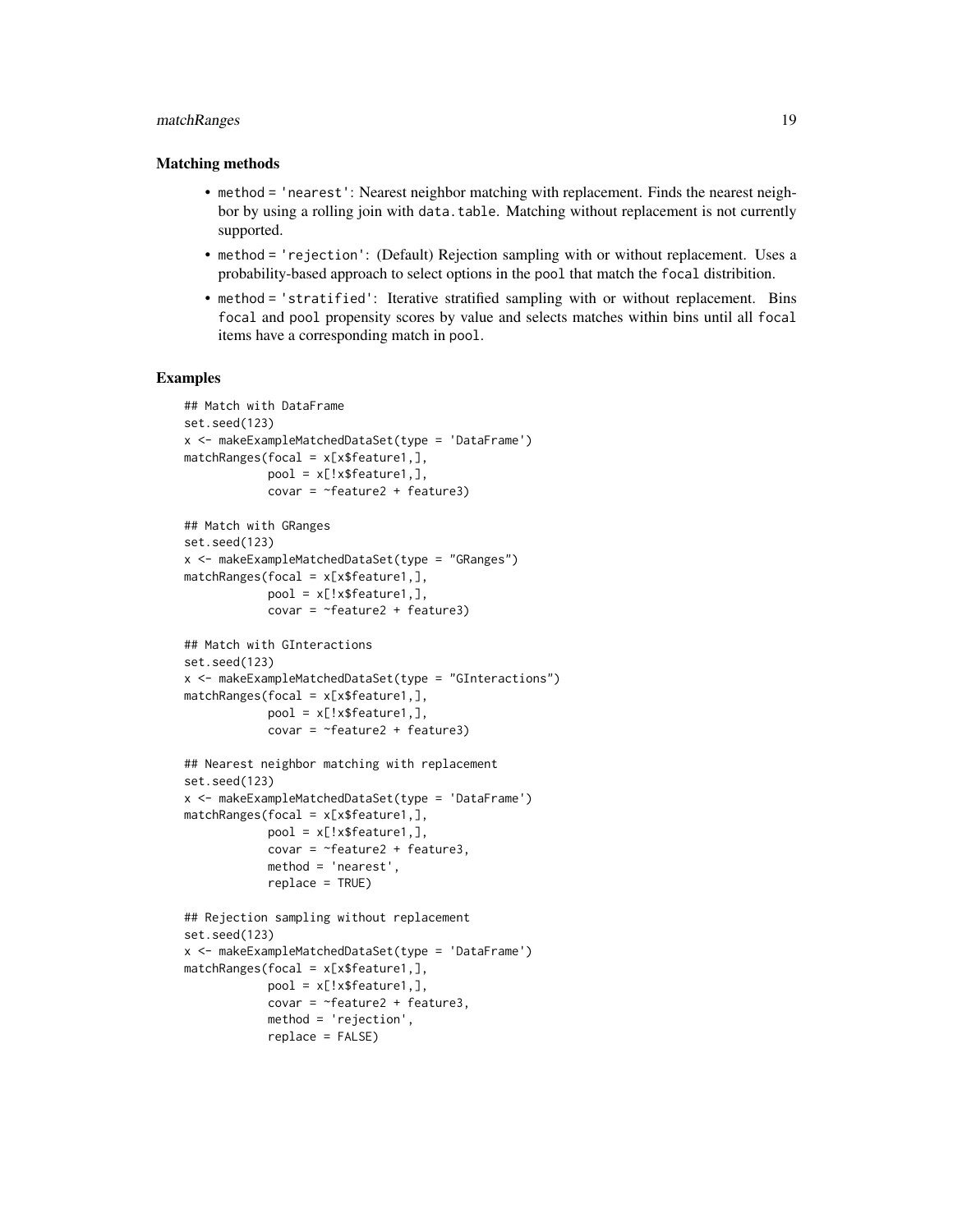<span id="page-19-0"></span>20 method and the second state of the second state  $m$  method and  $m$ 

```
## Stratified sampling without replacement
set.seed(123)
x <- makeExampleMatchedDataSet(type = 'DataFrame')
matchRanges(focal = x[x$feature1,],
           pool = x[!x$feature1,],
            covar = \simfeature2 + feature3,
            method = 'stratified',
            replace = FALSE)
```
<span id="page-19-1"></span>method *Get matching method used for Matched object*

# Description

Get matching method used for Matched object

#### Usage

 $method(x, \ldots)$ ## S4 method for signature 'Matched' method(x, ...)

# Arguments

| x       | Matched object.       |
|---------|-----------------------|
| $\cdot$ | Additional arguments. |

# Value

A character describing the matched method

```
set.seed(123)
mdf <- makeExampleMatchedDataSet(matched = TRUE)
method(mdf)
```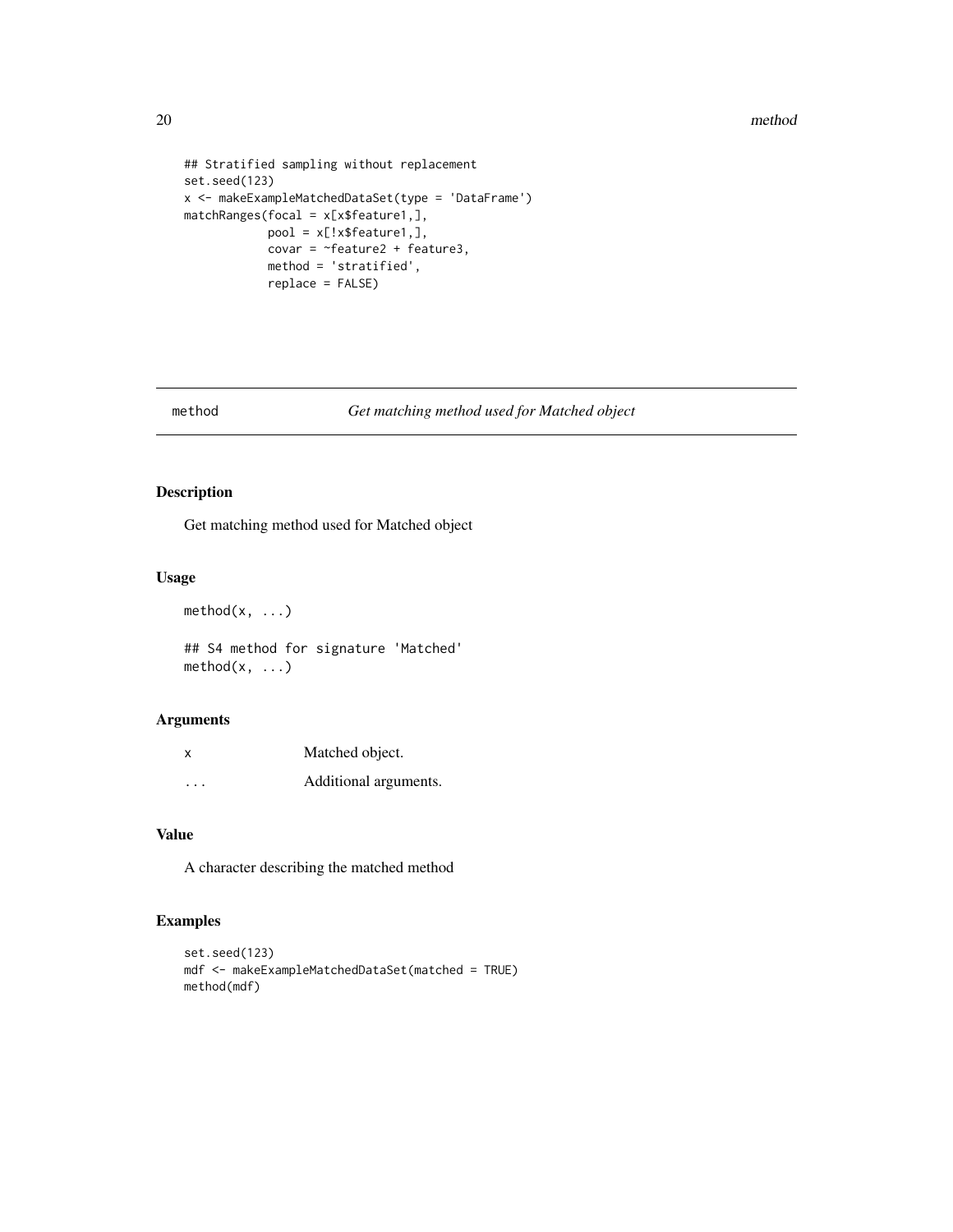<span id="page-20-0"></span>

# Description

The overview function provides a quick assessment of overall matching quality by reporting the N, mean, and s.d. of focal, matched, pool, and unmatched sets for all covariates as well as the propensity scores ('ps'). The mean and s.d. difference in focal - matched is also reported.

#### Usage

```
overview(x, digits = 2, ...)
```
## S4 method for signature 'Matched,numeric\_OR\_missing' overview(x, digits)

# Arguments

|          | Matched object                                                                                                |
|----------|---------------------------------------------------------------------------------------------------------------|
| digits   | Integer indicating the number of significant digits to be used. Negative values<br>are allowed (see ?signif). |
| $\cdots$ | Additional arguments.                                                                                         |

# Details

Factor, character, or logical covariates are reported by N per set, rather than with mean and s.d.

# Value

- A printed overview of matching quality.
- (Internally) a MatchedOverview object.

```
set.seed(123)
mdf <- makeExampleMatchedDataSet(matched = TRUE)
overview(mdf)
```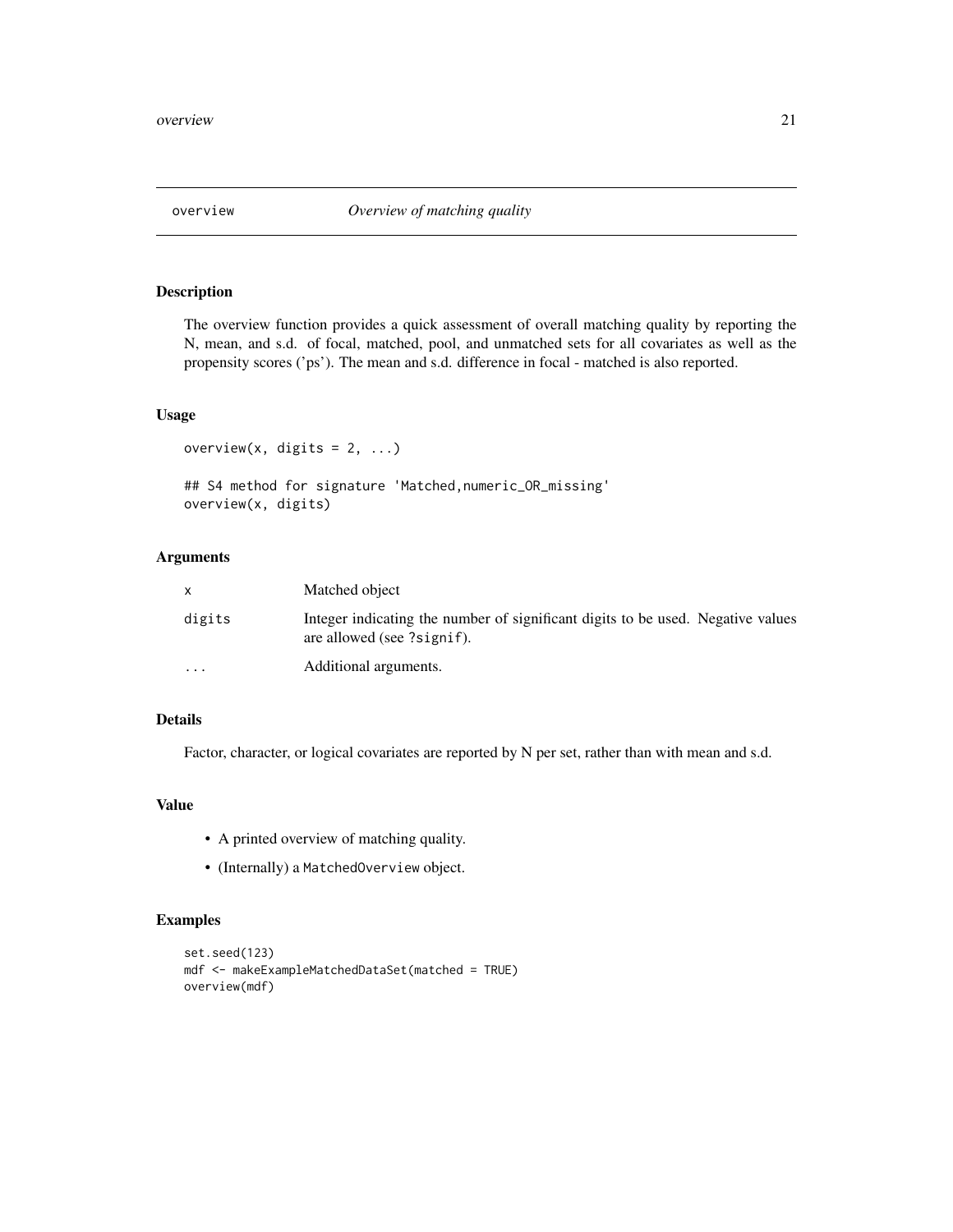#### <span id="page-21-1"></span><span id="page-21-0"></span>Description

This function plots the distributions of a covariate from each matched set of a Matched object.

#### Usage

```
plotCovariate(
  x,
 covar = NULL,
 sets = c("focal", "matched", "pool", "unmatched"),
  type = NULL,
 log = NULL,...
)
## S4 method for signature
## 'Matched,
## character_OR_missing,
## character_OR_missing,
## character_OR_missing,
## character_OR_missing'
plotCovariate(x, covar, sets, type, log, thresh = 12)
```
# Arguments

| $\mathsf{x}$ | Matched object                                                                                                                                                                                                                                        |
|--------------|-------------------------------------------------------------------------------------------------------------------------------------------------------------------------------------------------------------------------------------------------------|
| covar        | Character naming the covariate to plot. If multiple are provided, only the first<br>one is used.                                                                                                                                                      |
| sets         | Character vector describing which matched set(s) to include in the plot. Options<br>are 'focal', 'matched', 'pool', or 'unmatched'. Multiple options are accepted.                                                                                    |
| type         | Character naming the plot type. Available options are one of either 'ridges', 'jit-<br>ter', 'lines', or 'bars'. Note that for large datasets, use of 'jitter' is discouraged<br>because the large density of points can stall the R-graphics device. |
| log          | Character vector describing which axis or axes to apply log-transformation.<br>Available options are 'x' and/or 'y'.                                                                                                                                  |
| $\cdots$     | Additional arguments.                                                                                                                                                                                                                                 |
| thresh       | Integer describing the number of unique values required to classify a numeric<br>variable as discrete (and convert it to a factor). If the number of unique values<br>exceeds thresh then the variable is considered continuous.                      |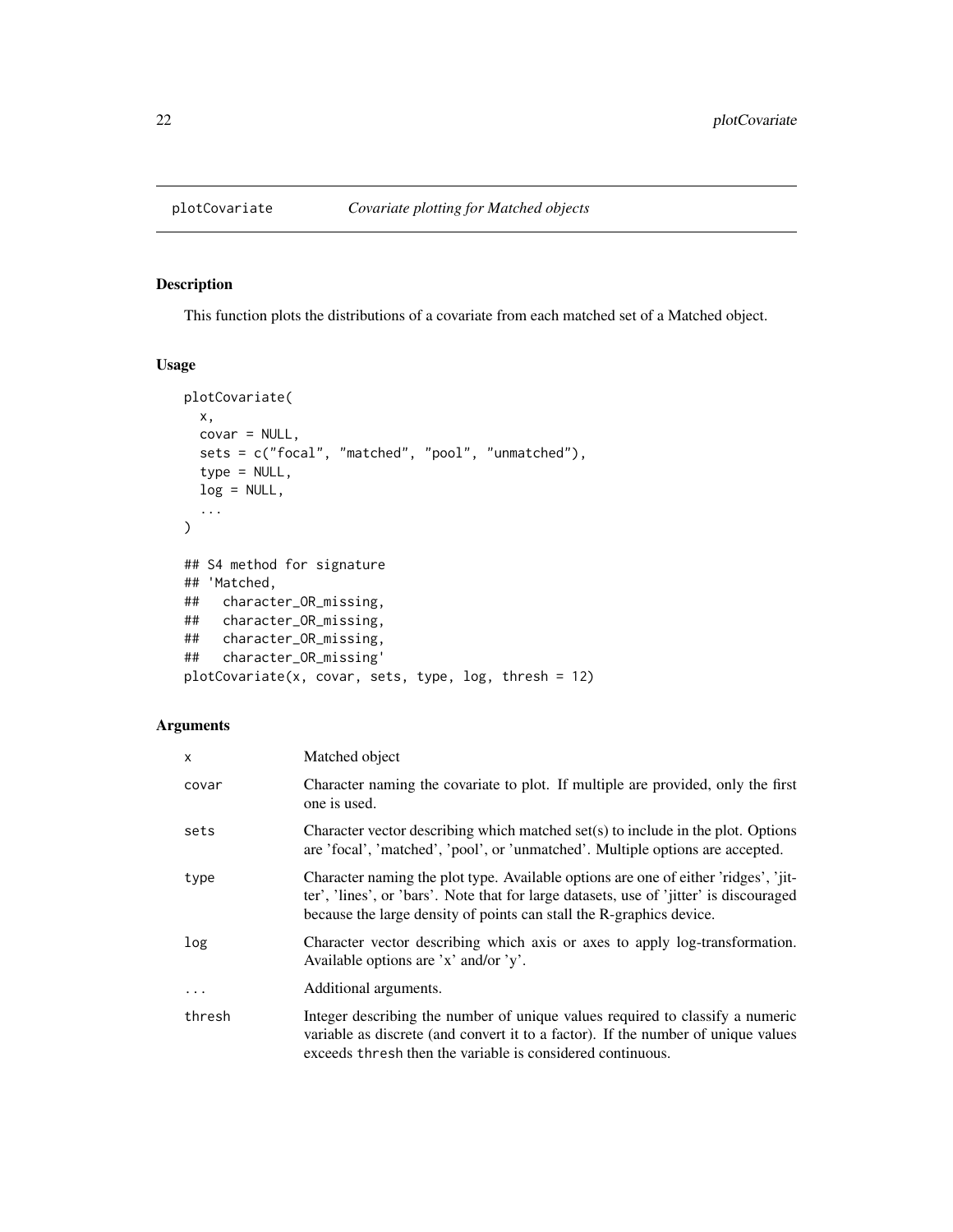# <span id="page-22-0"></span>plotPropensity 23

# Details

By default, plotCovariate will sense the class of covariate and make a plot best suited to that data type. For example, if the covariate class is categorical in nature then the type argument defaults to 'bars'. type is set to 'lines' for continuous covariates. These settings can also be overwritten manually.

#### Value

Returns a plot of a covariate's distribution among matched sets.

# See Also

[plotPropensity\(\)](#page-22-1) to plot propensity scores.

#### Examples

```
## Matched example dataset
set.seed(123)
mdf <- makeExampleMatchedDataSet(matched = TRUE)
## Visualize covariates
plotCovariate(mdf)
plotCovariate(mdf, covar = 'feature3')
plotCovariate(mdf,
              covar = 'feature2',
              sets = c('focal', 'matched', 'pool'))
plotCovariate(mdf,
              covar = 'feature2',
              sets = c('focal', 'matched', 'pool'),
              type = 'ridges')
plotCovariate(mdf,
              covar = 'feature2',
              sets = c('focal', 'matched', 'pool'),
```
type = 'jitter')

<span id="page-22-1"></span>plotPropensity *Propensity score plotting for Matched objects*

# Description

This function plots the distribution of propensity scores from each matched set of a Matched object.

#### Usage

```
plotPropensity(
  x,
  sets = c("focal", "matched", "pool", "unmatched"),
  type = NULL,
```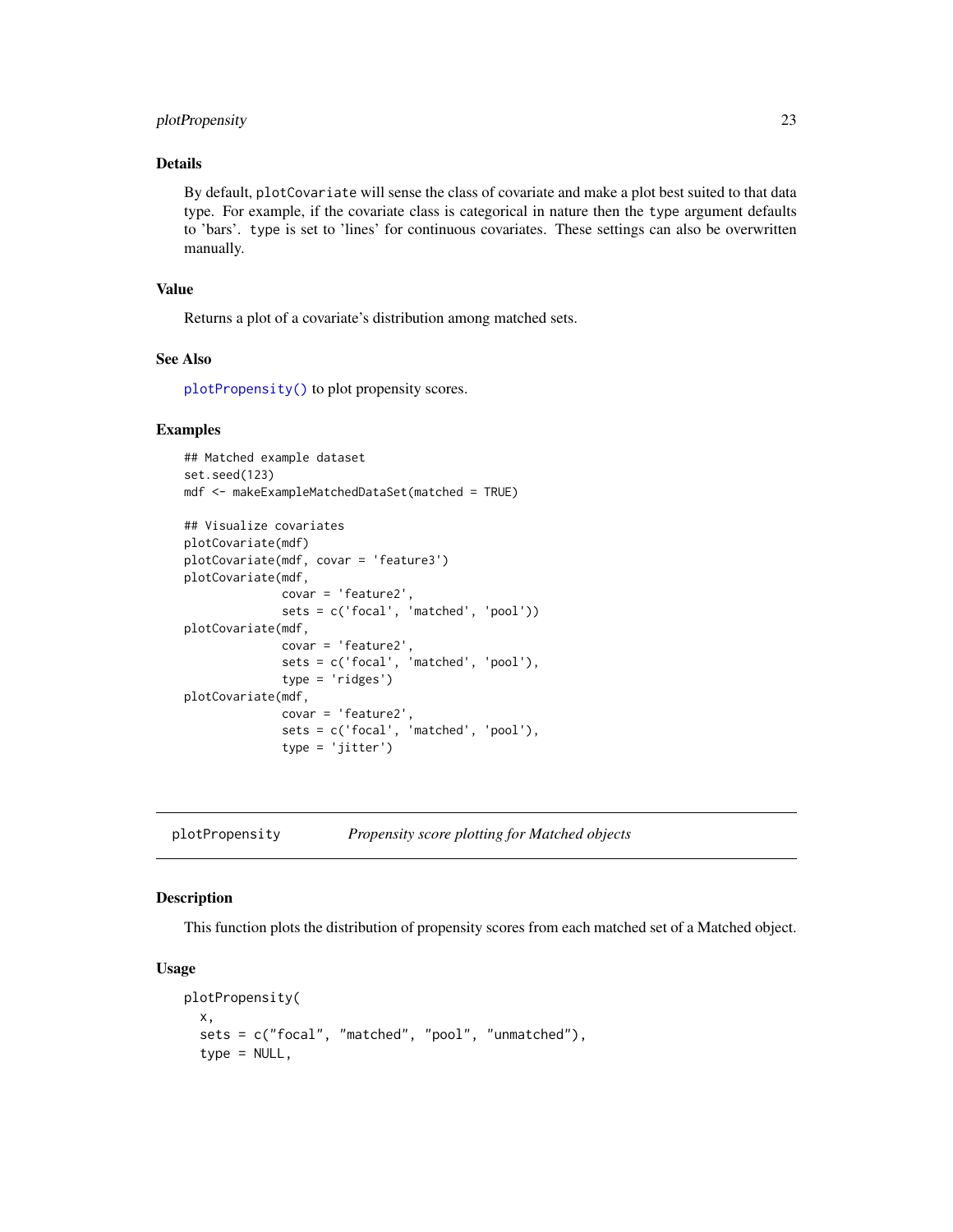```
log = NULL,...
\lambda## S4 method for signature
## 'Matched,
## character_OR_missing,
## character_OR_missing,
## character_OR_missing'
plotPropensity(x, sets, type, log, thresh = 12)
```
# Arguments

| X        | Matched object                                                                                                                                                                                                                                        |
|----------|-------------------------------------------------------------------------------------------------------------------------------------------------------------------------------------------------------------------------------------------------------|
| sets     | Character vector describing which matched set(s) to include in the plot. Options<br>are 'focal', 'matched', 'pool', or 'unmatched'. Multiple options are accepted.                                                                                    |
| type     | Character naming the plot type. Available options are one of either 'ridges', 'jit-<br>ter', 'lines', or 'bars'. Note that for large datasets, use of 'jitter' is discouraged<br>because the large density of points can stall the R-graphics device. |
| log      | Character vector describing which axis or axes to apply log-transformation.<br>Available options are 'x' and/or 'y'.                                                                                                                                  |
| $\cdots$ | Additional arguments.                                                                                                                                                                                                                                 |
| thresh   | Integer describing the number of unique values required to classify a numeric<br>variable as discrete (and convert it to a factor). If the number of unique values<br>exceeds thresh then the variable is considered continuous.                      |

# Details

plotPropensity uses the thresh argument to determine whether to plot propensity scores as continuous (line plot) or catetgorical (bar plot). These settings can also be overwritten manually.

# Value

Returns a plot of propensity score distributions among matched sets.

# See Also

[plotCovariate\(\)](#page-21-1) to plot covariate distributions.

```
## Matched example dataset
set.seed(123)
mdf <- makeExampleMatchedDataSet(matched = TRUE)
## Visualize propensity scores
plotPropensity(mdf)
plotPropensity(mdf,
              sets = c('focal', 'matched', 'pool'))
```
<span id="page-23-0"></span>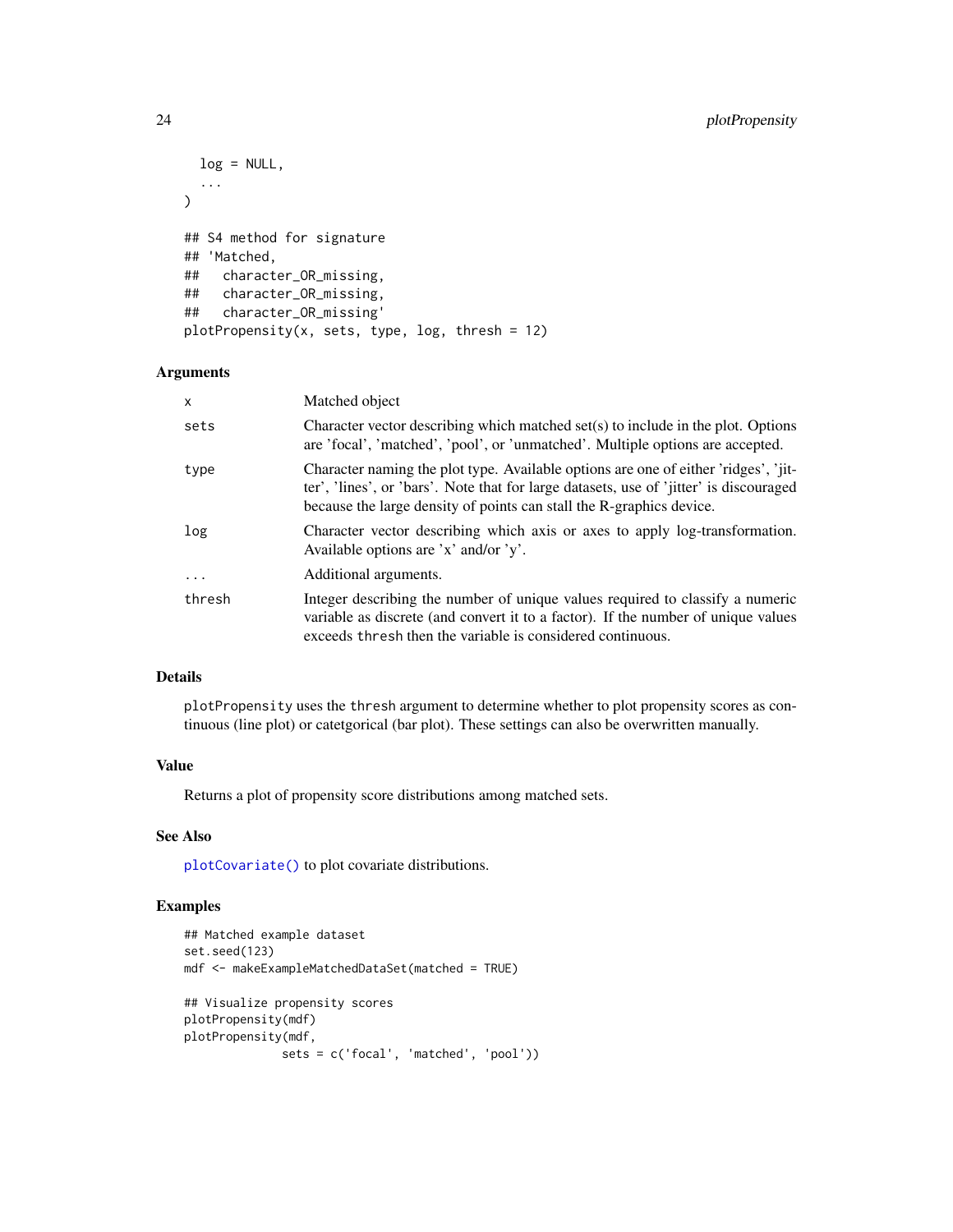# <span id="page-24-0"></span>plotSegment 25

```
plotPropensity(mdf,
             sets = c('focal', 'matched', 'pool'),
             type = 'ridges')
plotPropensity(mdf,
             sets = c('focal', 'matched', 'pool'),
             type = 'jitter')
```
plotSegment *Plot genome segmentation*

# Description

Plot genome segmentation

# Usage

```
plotSegment(
  seg,
  exclude = NULL,
  type = c("ranges", "barplot", "boxplot"),
  region = NULL
\mathcal{L}
```
# Arguments

| seg     | the segmentation GRanges returned by segmentDensity function                                                                                                                                                                                                                                                                                                                                                                                                                         |  |
|---------|--------------------------------------------------------------------------------------------------------------------------------------------------------------------------------------------------------------------------------------------------------------------------------------------------------------------------------------------------------------------------------------------------------------------------------------------------------------------------------------|--|
| exclude | GRanges of excluded region                                                                                                                                                                                                                                                                                                                                                                                                                                                           |  |
| type    | the type of plot returned. Choices are segmentation plot included ranges infor-<br>mation, barplot showing segmentation states' distribution across chromosome,<br>or a box plot indicating average density within each states. Default is all plots<br>are displayed. The y axis "density" represent square root of overlap counts<br>within segment length. If a user defined segmentation GRanges is given, the y<br>axis is default to be 1 for all states in segmentation plot. |  |
| region  | GRanges of stricted region that want to be plotted.                                                                                                                                                                                                                                                                                                                                                                                                                                  |  |

#### Value

A ggplot set by type argument

```
example("segmentDensity")
plotSegment(seg, exclude, type = "ranges")
plotSegment(seg, exclude, type = "barplot")
plotSegment(seg, exclude, type = "boxplot")
```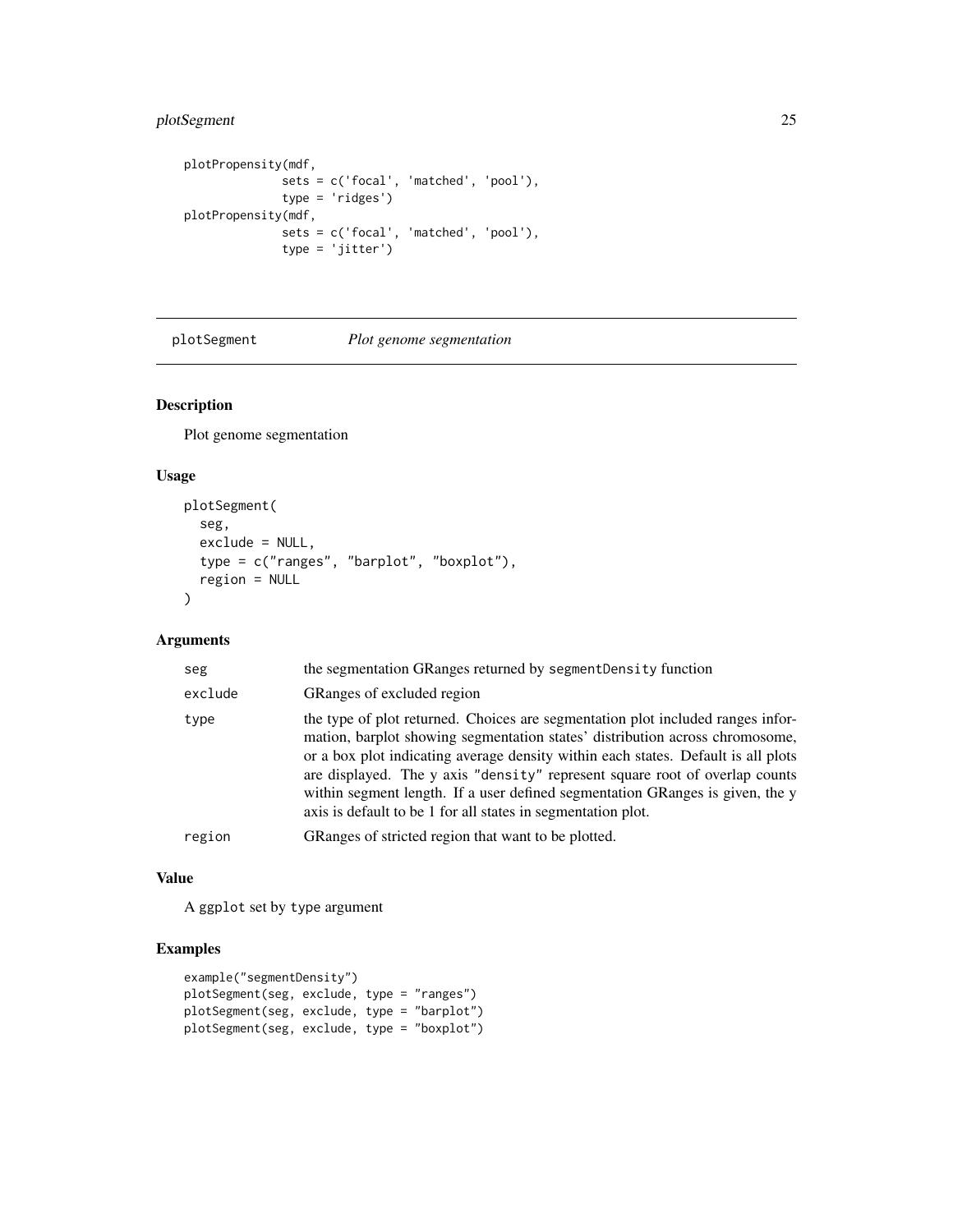# <span id="page-25-1"></span><span id="page-25-0"></span>Description

Get pool set from a Matched object

# Usage

```
pool(x, \ldots)
```
## S4 method for signature 'MDF\_OR\_MGR\_OR\_MGI'  $pool(x, \ldots)$ 

#### Arguments

|   | A MatchedDataFrame, MatchedGRanges, or MatchedGInteractions object. |
|---|---------------------------------------------------------------------|
| . | Additional options.                                                 |

# Value

An object of the same class as x representing the pool set.

# Examples

```
set.seed(123)
x <- makeExampleMatchedDataSet(matched = TRUE)
pool(x)
```
reduceSegment *Combine nearby regions with same state*

# Description

Combine nearby regions with same state

# Usage

reduceSegment(x, col = "state")

# Arguments

|     | the input GRanges                             |
|-----|-----------------------------------------------|
| col | the name of the column for the segment states |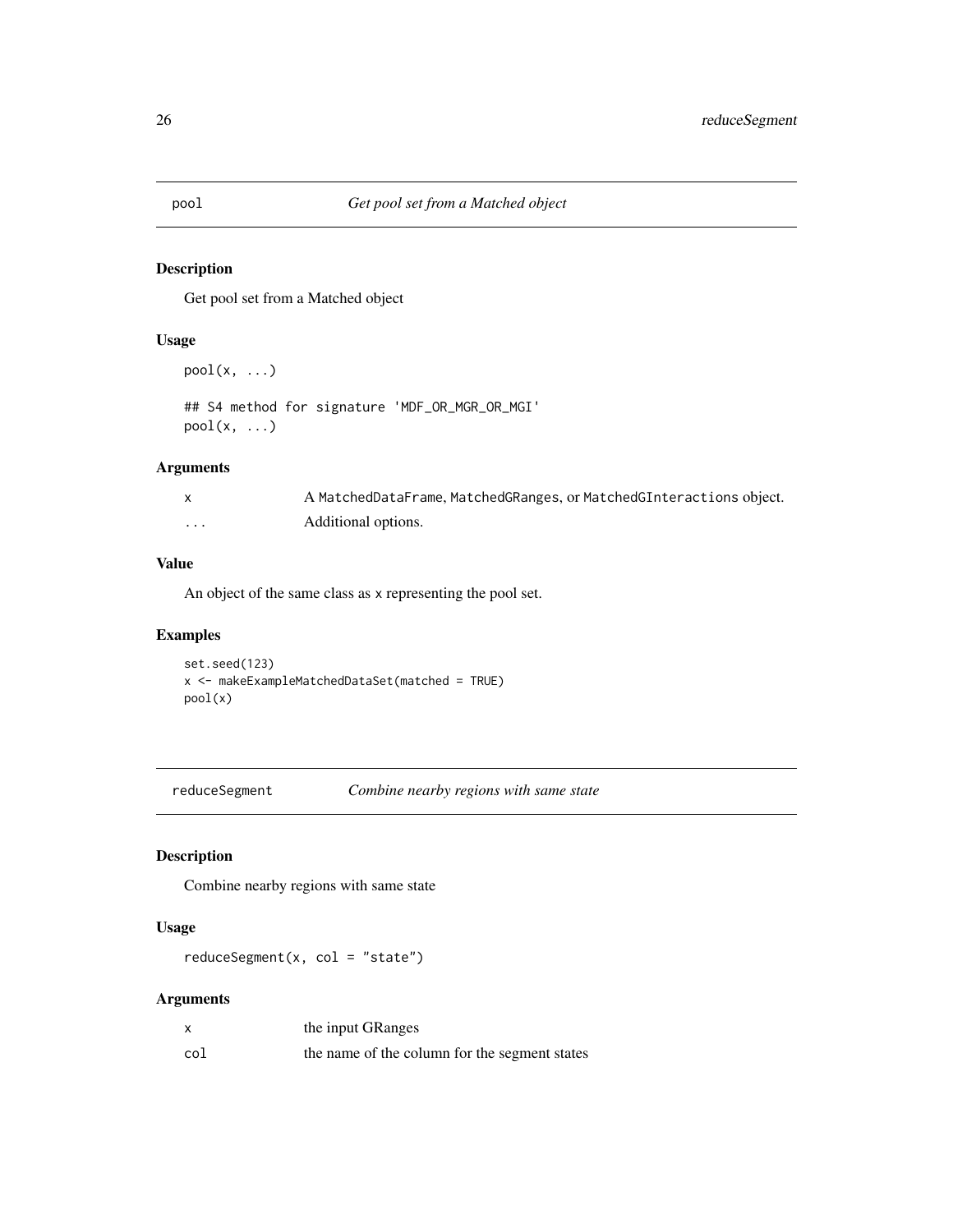# <span id="page-26-0"></span>segmentDensity 27

# Value

a GRanges with metadata column state giving the segmentation state

#### Examples

```
n <- 10000
library(GenomicRanges)
gr <- GRanges("chr1", IRanges(round(
 c(runif(n/4,1,991), runif(n/4,1001,3991),
    runif(n/4,4001,4991), runif(n/4,7001,9991))),
  width=10), seqlengths=c(chr1=10000))
gr$name <- rep(1:4,each=10)
gr <- sort(gr)
seg <- reduceSegment(gr, col="name")
```
segmentDensity *Genome segmentation based on feature density*

### Description

This function allows for various methods (see type) of segmenting based on the density of features x.

#### Usage

```
segmentDensity(x, n, L_s = 1e+06, exclude = NULL, type = c("cbs", "hmm"))
```
# Arguments

| X       | the input GRanges, e.g. genes                                                                                                                                                                                                                                |
|---------|--------------------------------------------------------------------------------------------------------------------------------------------------------------------------------------------------------------------------------------------------------------|
| n       | the number of states                                                                                                                                                                                                                                         |
| $L_S$   | segment length                                                                                                                                                                                                                                               |
| exclude | GRanges of excluded region                                                                                                                                                                                                                                   |
| type    | the type of segmentation, either Circular Binary Segmentation "cbs" (which<br>will use 'DNAcopy' to segment) or Hidden Markov Model "hmm" (which will<br>use 'RcppHMM'). These packages are not imported by nullranges, but must be<br>installed by the user |

#### Value

a GRanges with metadata columns containing:

- state segmentation state
- counts average number of genes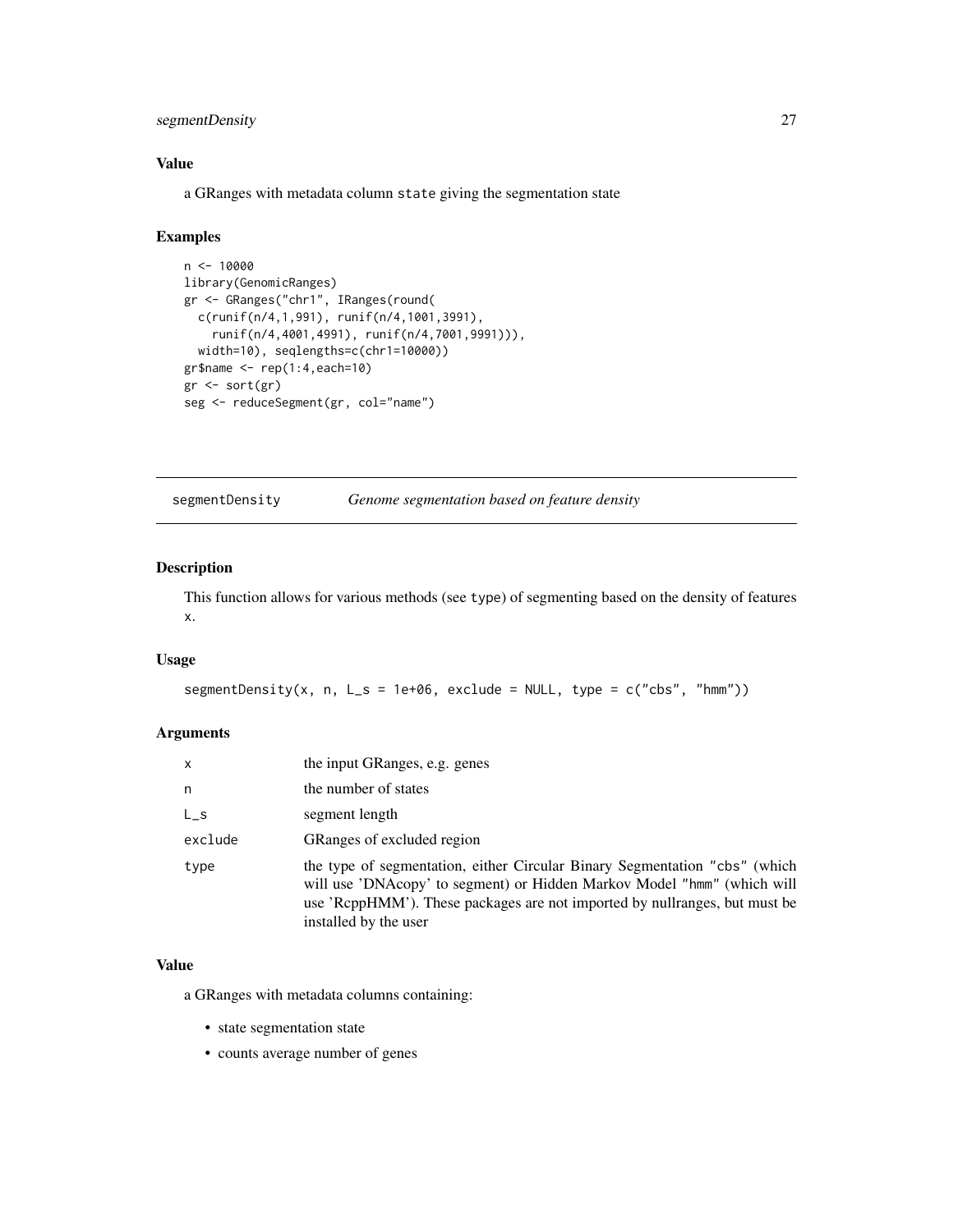#### References

Circular binary segmentation (CBS):

Olshen, A. B., E. S. Venkatraman, R. Lucito, and M. Wigler. 2004. "Circular binary segmentation for the analysis of array-based DNA copy number data." Biostatistics 5 (4): 557–72.

Hidden Markov Model from RcppHMM:

Roberto A. Cardenas-Ovando, Julieta Noguez, and Claudia Rangel-Escareno. "Rcpp Hidden Markov Model." CRAN R package.

# Examples

```
n < -10000library(GenomicRanges)
gr <- GRanges("chr1", IRanges(round(
  c(runif(n/4,1,991), runif(n/4,1001,3991),
    runif(n/4,4001,4991), runif(n/4,7001,9991))),
  width=10), seqlengths=c(chr1=10000))
gr <- sort(gr)
exclude <- GRanges("chr1", IRanges(5001,6000), seqlengths=c(chr1=10000))
seg <- segmentDensity(gr, n=3, L_s=100, exclude=exclude, type="cbs")
```
<span id="page-27-1"></span>

```
unmatched Get unmatched set from a Matched object
```
#### Description

Get unmatched set from a Matched object

#### Usage

```
unmatched(x, \ldots)
```
## S4 method for signature 'MDF\_OR\_MGR\_OR\_MGI' unmatched(x, ...)

#### Arguments

|          | A MatchedDataFrame, MatchedGRanges, or MatchedGInteractions object. |
|----------|---------------------------------------------------------------------|
| $\cdots$ | Additional options.                                                 |

#### Value

An object of the same class as x representing the unmatched set.

<span id="page-27-0"></span>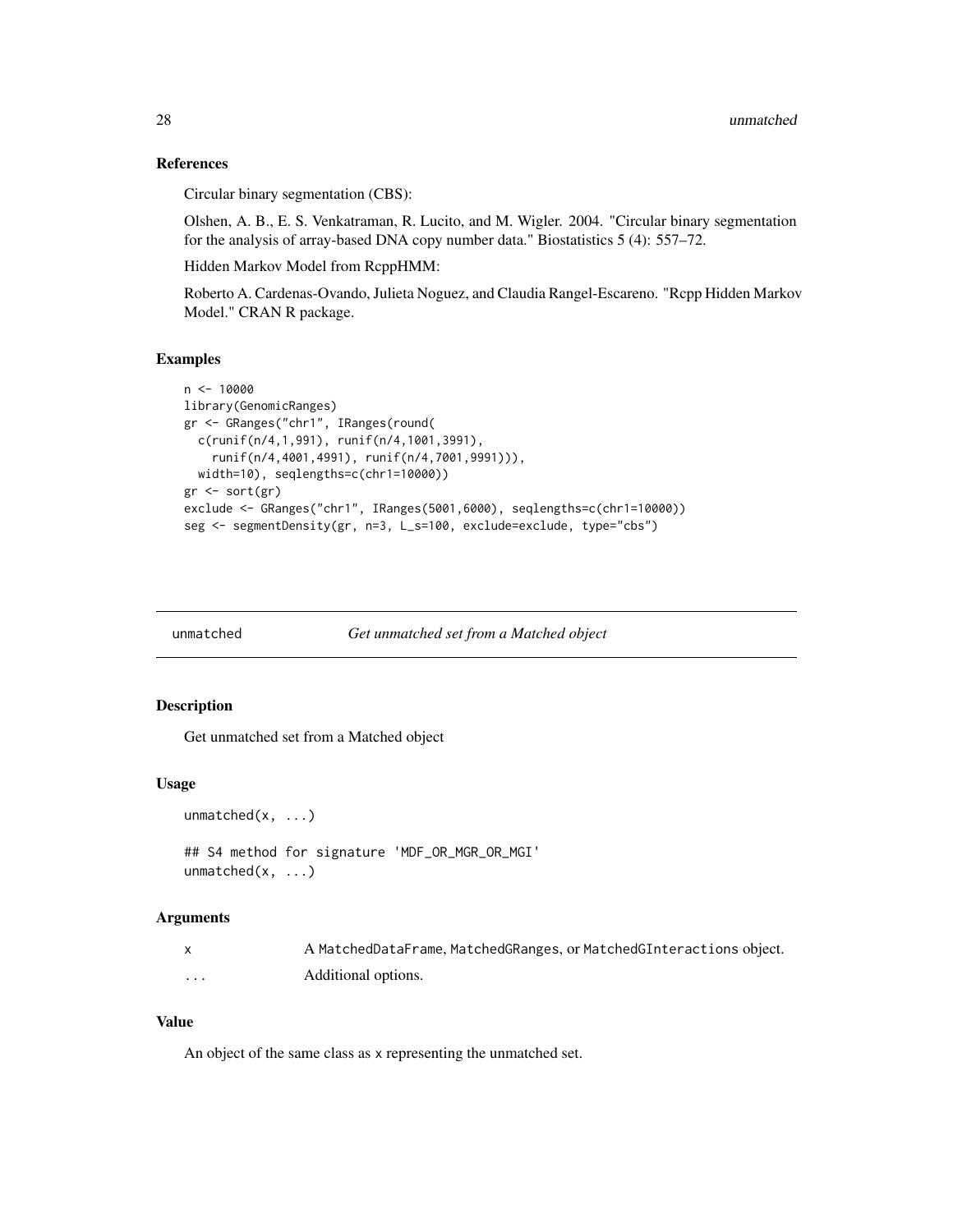# <span id="page-28-0"></span>withReplacement 29

# Examples

```
set.seed(123)
x <- makeExampleMatchedDataSet(matched = TRUE)
unmatched(x)
```
<span id="page-28-1"></span>withReplacement *Get replace method*

# Description

Determine if a Matched object was created with or without replacement.

#### Usage

```
withReplacement(x, ...)
```
## S4 method for signature 'Matched' withReplacement(x, ...)

# Arguments

| x       | Matched object.       |
|---------|-----------------------|
| $\cdot$ | Additional arguments. |

# Value

TRUE/FALSE indicating whether matching was done with or without replacement.

```
set.seed(123)
mdf <- makeExampleMatchedDataSet(matched = TRUE)
withReplacement(mdf)
```